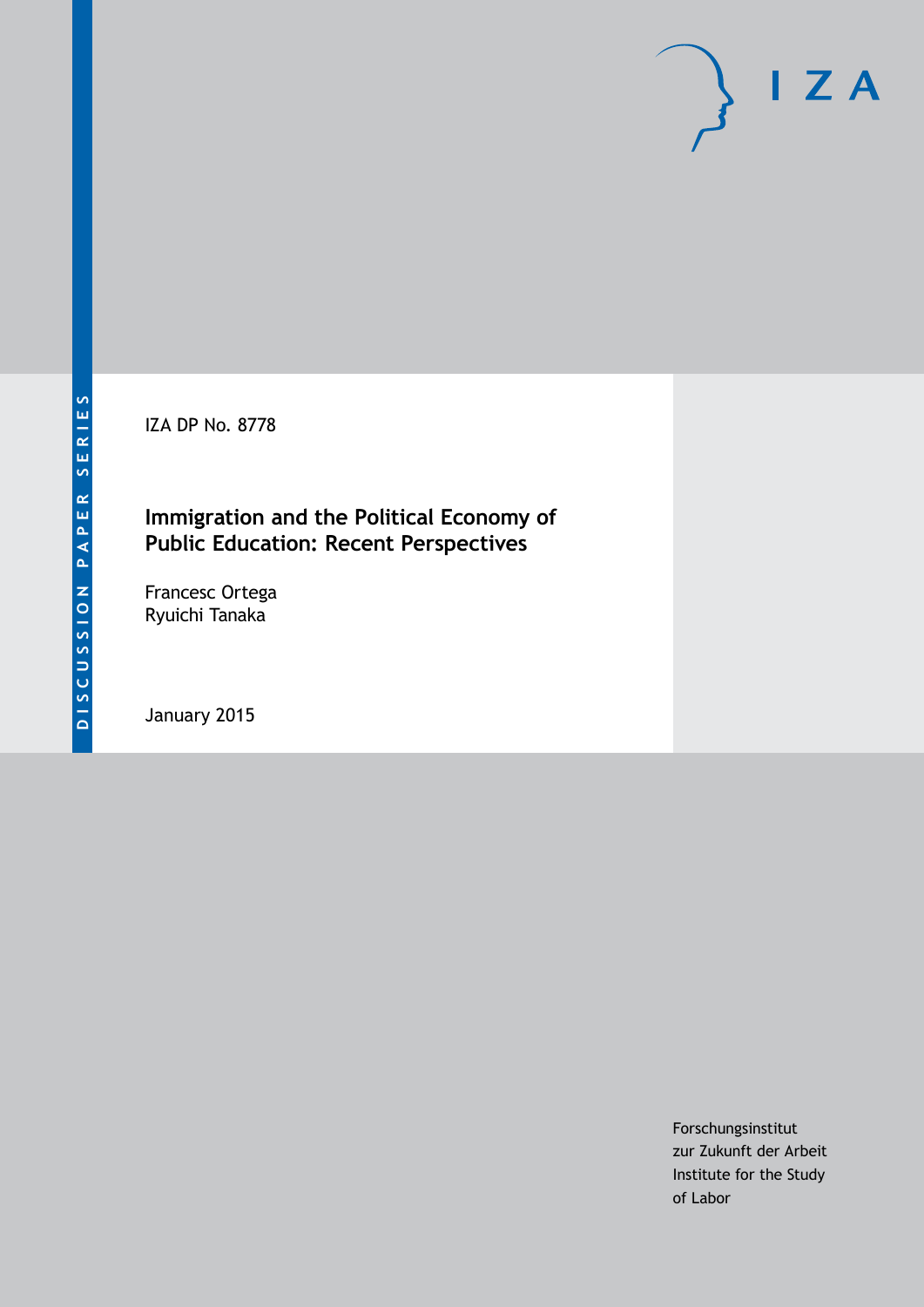# **Immigration and the Political Economy of Public Education: Recent Perspectives**

## **Francesc Ortega**

*Queens College, CUNY and IZA*

## **Ryuichi Tanaka**

*National Graduate Institute for Policy Studies*

Discussion Paper No. 8778 January 2015

IZA

P.O. Box 7240 53072 Bonn Germany

Phone: +49-228-3894-0 Fax: +49-228-3894-180 E-mail: [iza@iza.org](mailto:iza@iza.org)

Any opinions expressed here are those of the author(s) and not those of IZA. Research published in this series may include views on policy, but the institute itself takes no institutional policy positions. The IZA research network is committed to the IZA Guiding Principles of Research Integrity.

The Institute for the Study of Labor (IZA) in Bonn is a local and virtual international research center and a place of communication between science, politics and business. IZA is an independent nonprofit organization supported by Deutsche Post Foundation. The center is associated with the University of Bonn and offers a stimulating research environment through its international network, workshops and conferences, data service, project support, research visits and doctoral program. IZA engages in (i) original and internationally competitive research in all fields of labor economics, (ii) development of policy concepts, and (iii) dissemination of research results and concepts to the interested public.

IZA Discussion Papers often represent preliminary work and are circulated to encourage discussion. Citation of such a paper should account for its provisional character. A revised version may be available directly from the author.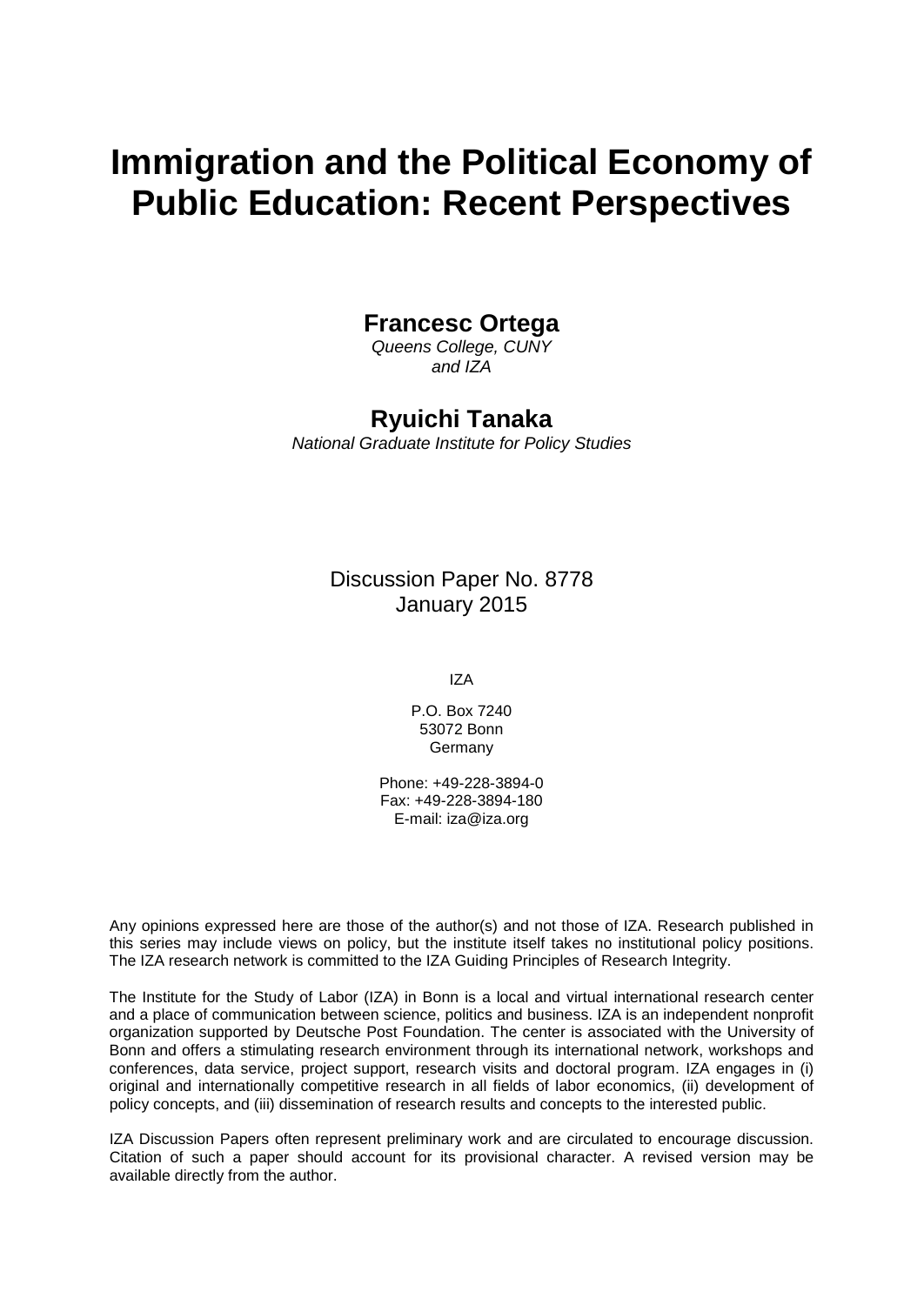IZA Discussion Paper No. 8778 January 2015

## **ABSTRACT**

## **Immigration and the Political Economy of Public Education: Recent Perspectives[\\*](#page-2-0)**

This paper reviews the recent literature on the effects of immigration on the public education of the host country, emphasizing the political economy implications. In particular, we are interested on what happens to enrollment in public schools and the quality of education in these schools. Our review of the literature, which includes both quantitative and empirical studies, suggests the following conclusions. First, immigration has triggered *native flight* toward private schools in a wide variety of contexts. Some studies also find that the households that switch to private schools tend to be those with higher socio-economic status. Secondly, because of these changes in school choices, one consequence of large-scale immigration is that it appears to undermine the political support for public education, resulting in a deterioration in the funding and quality of public schools that seems to affect negatively the educational outcomes of disadvantaged native students. We offer some suggestions for policies that might help mitigate the negative consequences of immigration outlined above so that host countries can maximize the overall economic benefits of immigration.

JEL Classification: D7, F22, H52, H75, J61, I22, I24

Keywords: education, public school, immigration, naturalization

Corresponding author:

Francesc Ortega Department of Economics Queens College, CUNY 300A Powdermaker Hall 65-30 Kissena Blvd. Queens, New York 11367 USA E-mail: [fortega@qc.cuny.edu](mailto:fortega@qc.cuny.edu)

<span id="page-2-0"></span>This paper will appear as a chapter in an Elgar Handbook on Migration and Social Policy. We thank Gary Freeman, Nikola Mirilovic, David Leal and participants at the Austin workshop for insightful comments. Part of this paper relies on our own work on this topic carried out in collaboration with Lidia Farre.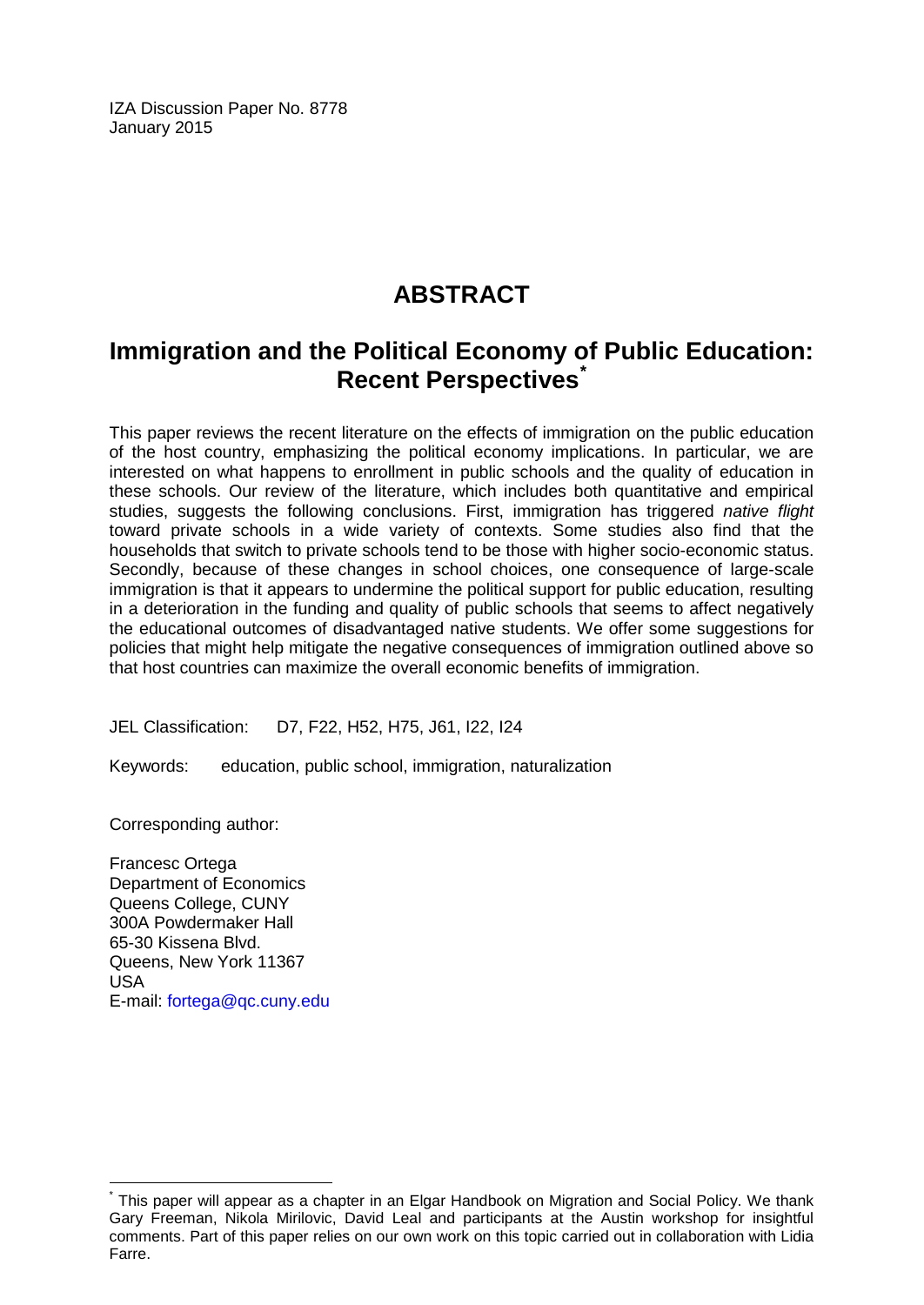## 1 Introduction

Decisions over public education can have enormous social consequences. In societies where public schools are well funded, it is often the case children of all socio-economic backgrounds share the same classrooms. This helps weave the social fabric by establishing relationships that cut across economic and ethnic strata, fostering solidarity, cooperation, and tolerance for diversity. In contrast in countries with low-quality public schools those who can afford it typically opt out into tuition-based private schools that may offer higher quality. In the current context of growing economic inequality high-quality public education has probably never been as essential as it is today.

The goal of this paper is to review the recent literature on the effects of large-scale immigration on public education.<sup>1</sup> In particular, we are interested on what happens to the overall enrollment of students in public schools in countries where families have the choice of sending their children to public or to private schools. We also ask whether immigration has an effect on the school choices of native families and, in particular, whether there is a native flight out of public and toward tuition-based private schools. Third, we also examine the political-economy implications of these choices since the funding and, hence, the quality of public schools ultimately depends on the share of voters that support it, together with their income and their preferences over education. Finally, we survey empirical studies that are relevant to evaluate the plausibility of the predictions derived from the theory. In terms of data the studies reviewed in this paper cover several large immigration episodes: California 1970-2000, Israel in the 1990s, and Spain in the 2000s. It seems to us that it is important to evaluate multiple immigration episodes since the answers to our questions may very well vary across episodes, as a function of the economic, demographic, and cultural characteristics of the immigrant population in each case.

Our main methodological focus is on studies that adopt a political economy approach. Thus we view the quality of public education as being endogenously determined and reflecting, to a large extent, voters' preferences. Naturally, these preferences vary dramatically across households, depending on whether one sends their children to a public school or not. Specifically, we are interested both in the short-run effects of immigration on the choices of native voters, and in the long-run effect that operates through the political channel, once immigrants are naturalized and can express their preferences by voting. Regarding the former, we ask whether native households' school choices are affected by immigration. And, if

<sup>1</sup>Our focus is on public education at primary and secondary levels. Higher education is out of our scope.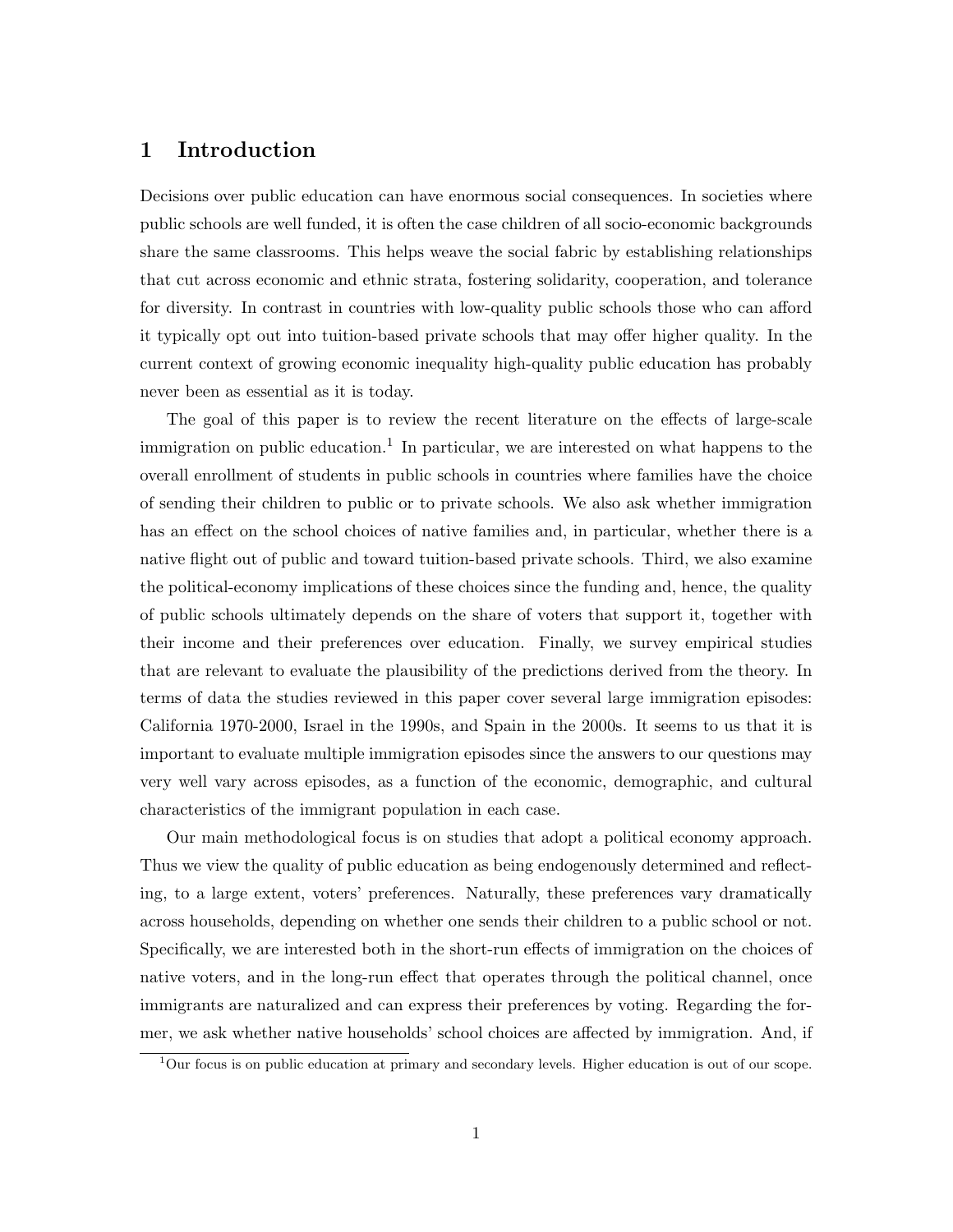so, what are the characteristics of the 'displaced' households in terms of their socio-economic status.

The structure of the paper is as follows. [Section 2](#page-4-0) presents some descriptive statistics. In [Section 3](#page-6-0) we review studies that focus on the effects of immigration on the school choices of natives. In [Section 4](#page-10-0) we review work that has explored implications for immigration policy, for migrant self-selection, and for domestic politics. [Section 5](#page-14-0) surveys related empirical studies and, more specifically, evidence on the effects of immigration on the school choices of natives and on the quality of public education. [Section 6](#page-17-0) gathers our conclusions.

### <span id="page-4-0"></span>2 Descriptive Statistics

In order to frame our discussion it is helpful to provide some descriptive statistics. [Table 1](#page-23-0) presents data for OECD countries for year 2012 on the percent of students in public schools (column 1), the private-public gap in math test scores in PISA (column 2), and the foreignborn share (in year 2011).<sup>2</sup>

Let us begin with column 1. The numbers listed here are the percentage share of enrollment in public schools for students at age  $15<sup>3</sup>$ . There is a wide disparity in the share of students in public schools across countries. While in Belgium, the Netherlands and Chile only a minority of students attend public schools (about one third), in other countries, such as in Turkey, Iceland or Israel, virtually all students are in public schools. In comparison the OECD average is about 80 percent of students enrolled in public schools (for the population of 15-year-olds).

Turning now to column 2, we note that practically almost all entries are positive, indicating that the average mean test PISA score in math is higher among private-school students than among public-school ones. The OECD average is a 6.32 percent gap (relative

<sup>2</sup>Programme for International Student Assessment (PISA) is an international survey aiming at evaluating education systems worldwide by testing the skills and knowledge of 15-year-old students. The sampling design used for the PISA assessment was a two-stage stratified sample in most countries. The first-stage sampling units consisted of individual schools having 15-year-old students. In the second stage, 35 students are randomly chosen from each school selected in the first stage. In almost all countries, schools were sampled systematically from a comprehensive national list of all eligible schools having 15-year-old students. The private-public gap in math test scores is defined as the average score in private schools minus the average score in public schools, relative to the average score in private schools. Thus a positive value for this gap indicates that students attending private schools obtained higher test scores on average than those attending public schools. According to PISA public schools are defined as those managed by a public agency. In contrast private schools are managed by a non-government organization (e.g. a church or a private institution). Private schools may be dependent on government funding (if they receive more than 50% of their core funding from the government) or independent.

<sup>3</sup>These numbers may not be an exact measure of the overall enrollment for compulsory education as a whole because of differences across countries in the length of elementary and secondary education.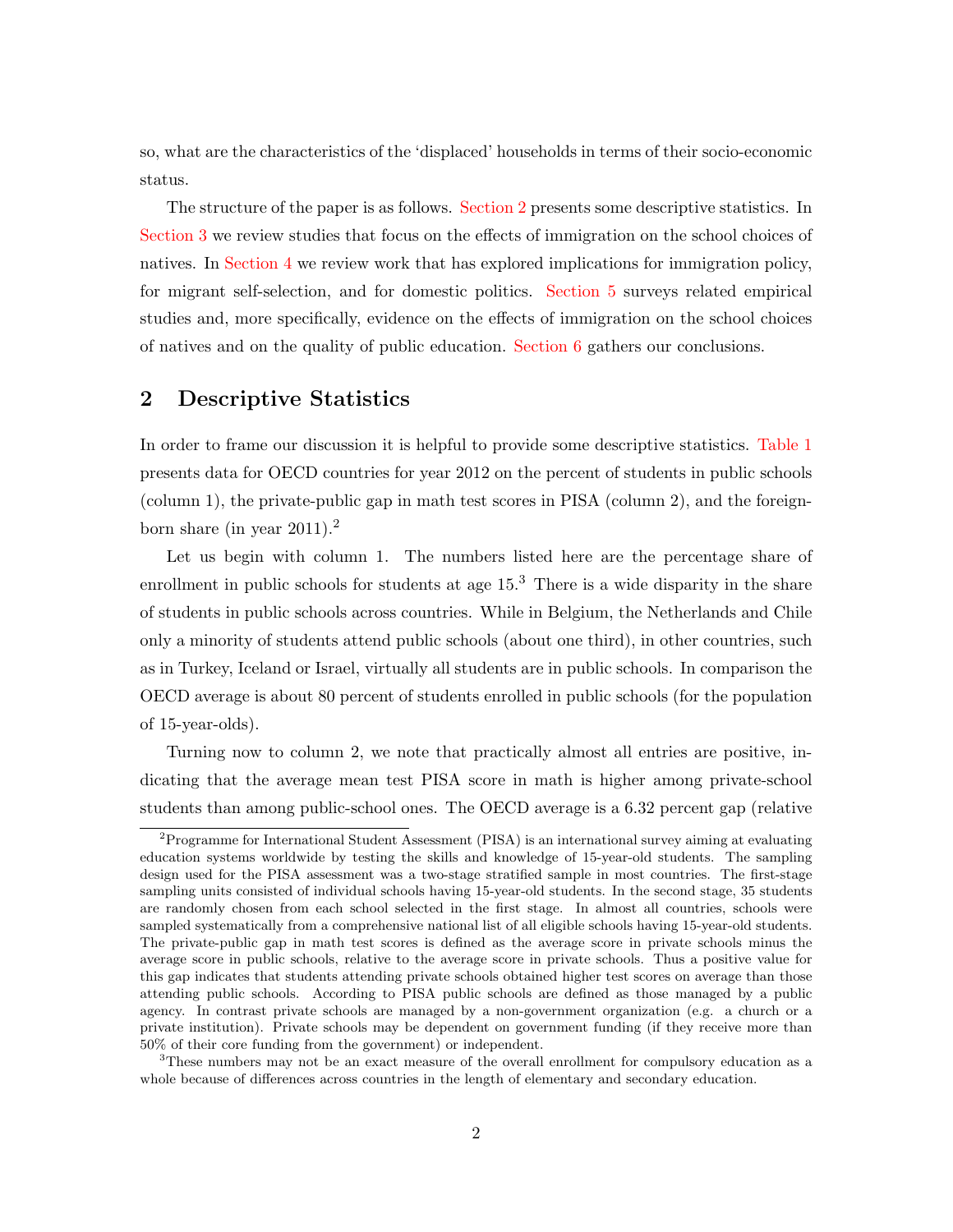to the private-school average score). In some countries the gap can be 10 percent or more (Belgium, Chile, Portugal, Greece, Slovenia, Norway and Turkey) while in others the gap is much smaller. These figures indicate quite clearly that educational outcomes are systematically better for children attending private schools. However, the reasons behind this finding are less clear. For instance, it may be that private schools are higher quality (e.g. lower class size or better teachers), but it may also be the case that the results are driven by positive selection of students into private schools in terms of children's ability and parental socio-economic background.

Column 3 reports the foreign-born share for year 2011, the last year for which comprehensive data is provided by the OECD [\(OECD](#page-21-0) [\(2013\)](#page-21-0)). According to these data the average foreign-born share across OECD countries is over 13 percent. The countries with the highest shares of foreign-born in the population are Australia (27 percent), Luxembourg (42 percent), Canada (20 percent), Switzerland (27 percent), and New Zealand (24 percent). In contrast other countries exhibit very low immigration, relative to the size of their population: Chile (2 percent), Japan (2 percent), Korea (2 percent), Mexico (1 percent), Poland (2 percent), and Turkey (2 percent).

Let us now present some simple correlations by means of scatter plots. [Figure 1](#page-24-0) correlates the percent of enrollment in public schools with the foreign-born share in the country using the data in [Table 1.](#page-23-0) The data show no clear pattern.<sup>4</sup> This figure is consistent with a large degree of native displacement. In other words, it may be possible that the arrival of one immigrant child into a public school triggers the migration of one native child to a private school. In that case the enrollment in public schools will remain unchanged. A number of empirical studies have examined this relationship and found a large degree of displacement. We shall review these studies in [Section 5.](#page-14-0)

Let us now turn to [Figure 2.](#page-24-1) The data shows a mild negative correlation, driven heavily by the observations of Switzerland and Luxembourg. However, the coefficient is not statistically significant. Taken at face value this negative correlation would indicate that higher levels of immigration, relative to the population, are associated with a reduction in the advantage of private-school students over students attending public schools in terms of math test scores. But we should not draw any causal inference from this simple association. As usual, the reason is that immigrants are not randomly allocated to countries but, rather, choose their destination. It is plausible that immigrants choose to migrate to countries experiencing an economic boom. As a result these countries may be experiencing a fiscal

<sup>&</sup>lt;sup>4</sup>The slope coefficient is slightly positive but we cannot reject a zero value.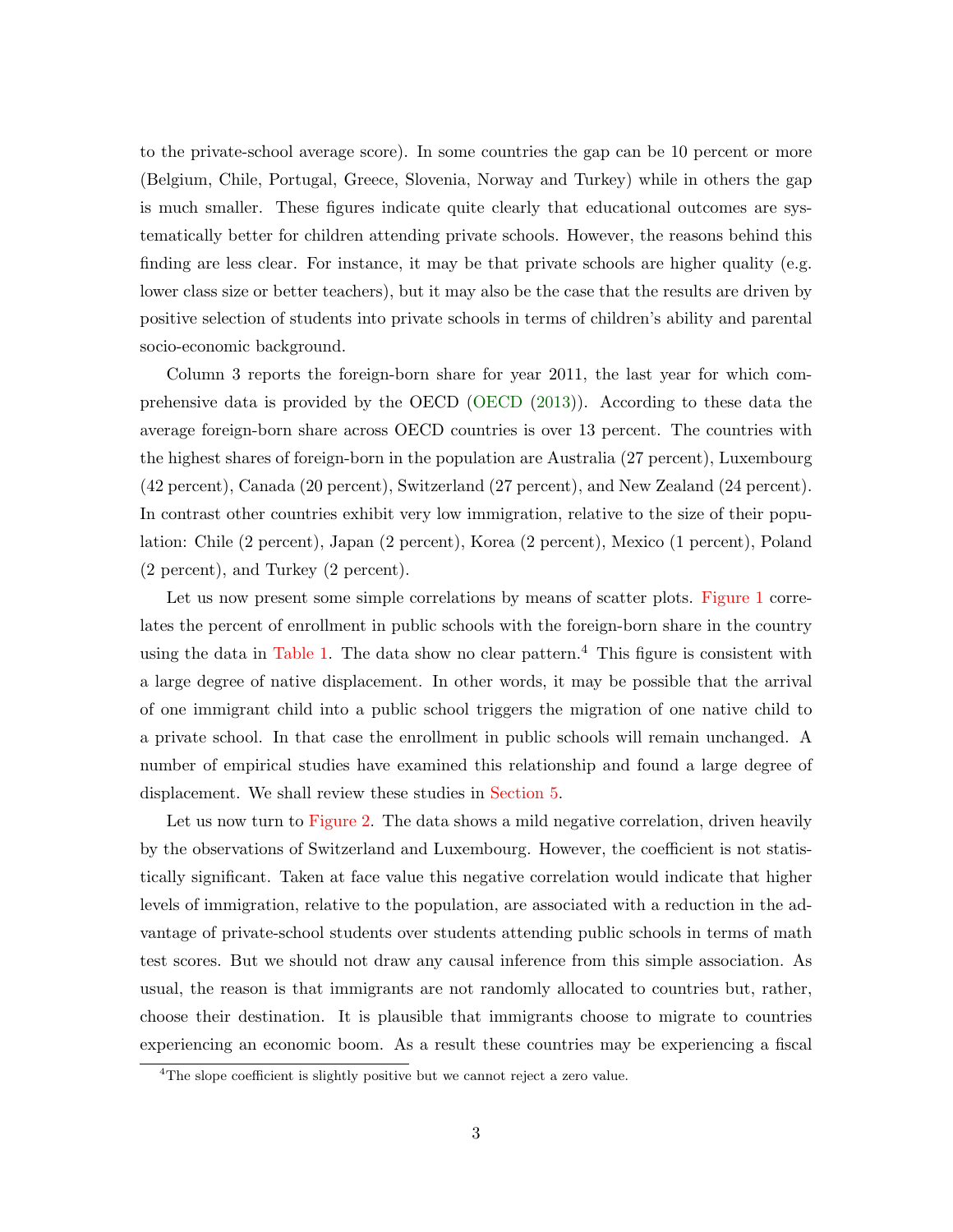boon, which may allow them to make investments in public schools that close the quality gap with private schools. There are several approaches to address these concerns on endogeneity bias. The theoretical models we will review will do so in a structural fashion. Some of the empirical studies that we will review shall instead adopt an instrumental-variable estimation strategy [\(Farre et al.](#page-19-0) [\(2011\)](#page-19-0)).

## <span id="page-6-0"></span>3 Immigration and the School Choices of Natives

We begin by reviewing the political economy analysis of the effects of immigration on the school choices of natives. There are several outcomes of interest in these models: the extent of the native flight from public schools, the overall enrollment in public schools, the resources devoted to public education, and the degree of segregation in schools, both in terms of income and nativity or ethnicity.

#### 3.1 The quantitative framework: [Coen-Pirani](#page-19-1) [\(2011\)](#page-19-1)

The basic set up builds on the work of [Epple and Romano](#page-19-2) [\(1998\)](#page-19-2) and [Fernandez and](#page-20-0) [Rogerson](#page-20-0) [\(1999\)](#page-20-0). [Coen-Pirani](#page-19-1) [\(2011\)](#page-19-1) extended their framework in a number of dimensions in order to carry out credible quantitative analysis. The population is made of two groups: natives and immigrants. Each group is characterized by its own joint distribution of income and number of children per household.<sup>5</sup> The main choice undertaken by households is to decide whether to send their children to tax-financed public school or to tuition-based private school. In addition the model in [Coen-Pirani](#page-19-1) [\(2011\)](#page-19-1) allows for differences between natives and immigrants in their preference for education, and household-level heterogeneity in the relative preference for public education. Finally, spending on public education is financed through a linear tax on household income.

All children attending public schools receive the same number of units of education. In contrast households that send their children to private schools are able to choose from a menu of schools that differ by tuition and quality (units of education). An important feature of the model is that conditional on household size, preferences, and education policy (the tax rate and the quality of public education), households segregate by income. Households with an income below a threshold send their children to public schools, and households with higher income send their children to private schools. The latter charge tuition but also offer

 ${}^{5}$ Households with zero children (about 70 percent of the population) are assumed to care about public education. Otherwise the majority of voters are childless and therefore the political equilibrium would trivially imply that zero resources are devoted to public education, a clearly counterfactual prediction.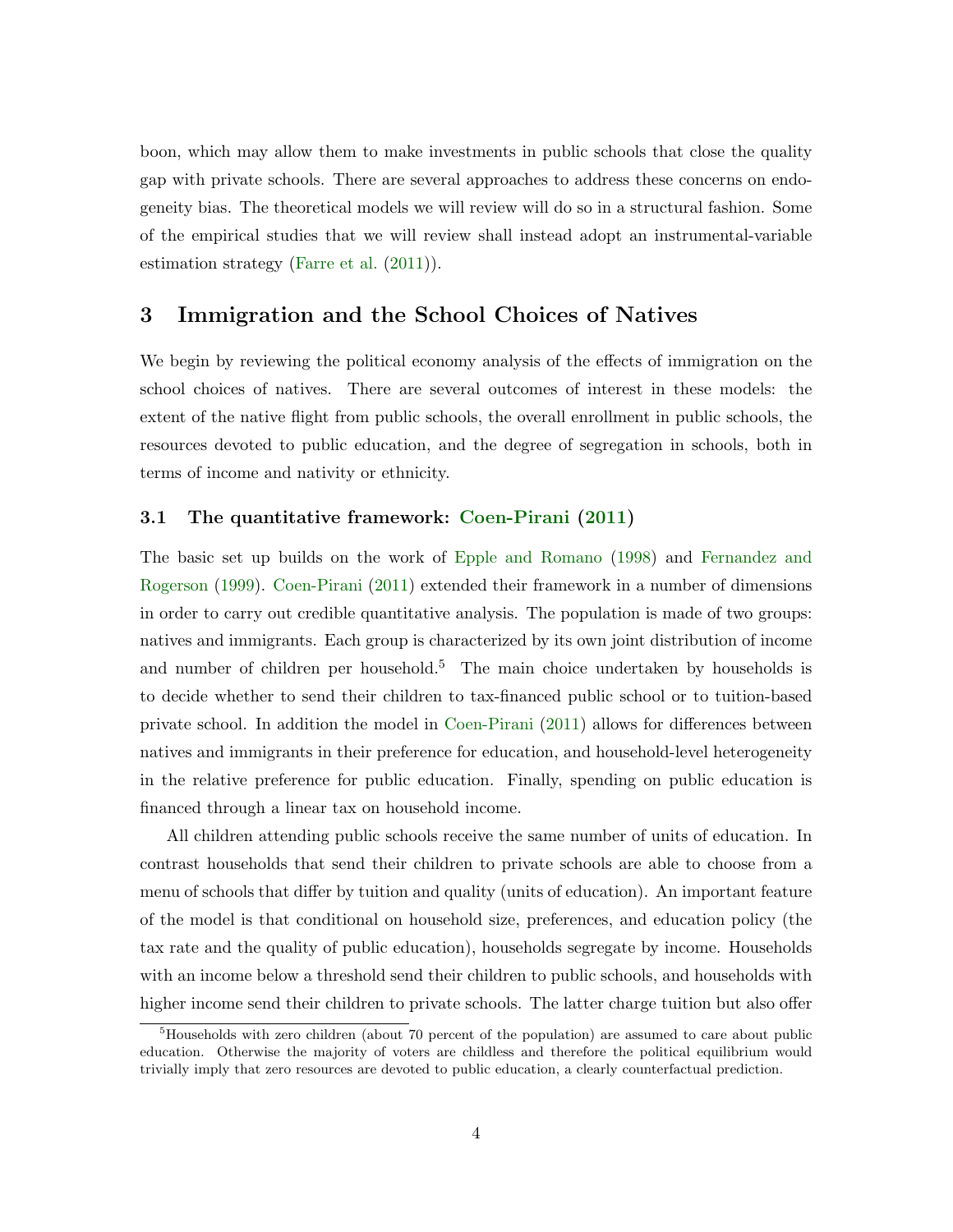higher quality education than public schools. It is important to note that because households differ in their preference for public education, there will be some 'mixing'. Namely, some high-income households will choose public schools. Nevertheless, the average household income of students in public school will be lower than the average income of private-school users.

Public education policy – the tax rate and the spending per student in public schools –, are determined by majority vote.<sup>6</sup> For the main results of the paper only natives are allowed to vote. In voting households take as given their own school choice behavior as well as of all other households.<sup>7</sup> In this model two groups of voters support low tax rates, and thus low spending per student in public schools. The first group is high-income households that send their children to private schools. These households would like to minimize their taxes. The second group are low-income households. These households send their children to public schools. However, they are not able to afford higher taxes.<sup>8</sup>

What are the effects of immigration in this model? For the case of California, immigration leads to an increase in the tax price of public education for all households.<sup>9</sup> The reason is that immigrant households have lower average income and a higher number of children than native households. As a result, the quality of public education (measured by spending per student) falls and this leads to a native flight out of public and toward private schools. This, in turn, reduces the political support for public education.

The model is calibrated to the economy of California around 1980 and used to conduct the following counterfactual experiment: what would have been the enrollment in public schools and the level of (public) education spending per student in California if immigration had remained at its 1970 level? The first finding is that public spending per student in year 2000 would have been about 24 percent higher than in the data (around \$1,400). The author conducts a decomposition of the factors behind this result and finds that almost all of the effect (84 percent) is due to the larger household size of immigrant households. Practically all of the remaining gap is due to the lower average income of immigrant households (14 percent).<sup>10</sup> The second main result is that public school attendance rates for the native

 $6$ Obviously, in reality public policies are determined in a much more complex process, involving the interaction between several layers of government. However, the political economy literature typically simplifies the institutional structure in order to build tractable models.

<sup>&</sup>lt;sup>7</sup>In general this model can give rise to multiple equilibria. However, this is not the case under the parameters determined in the calibration.

<sup>8</sup> In a sense, education is a normal good in this model.

<sup>&</sup>lt;sup>9</sup>The tax price is the amount by which taxes need to increase in order to obtain one more unit of education in public schools.

 $10$ Interestingly, the magnitude of the effect of the increase in the average number of children per household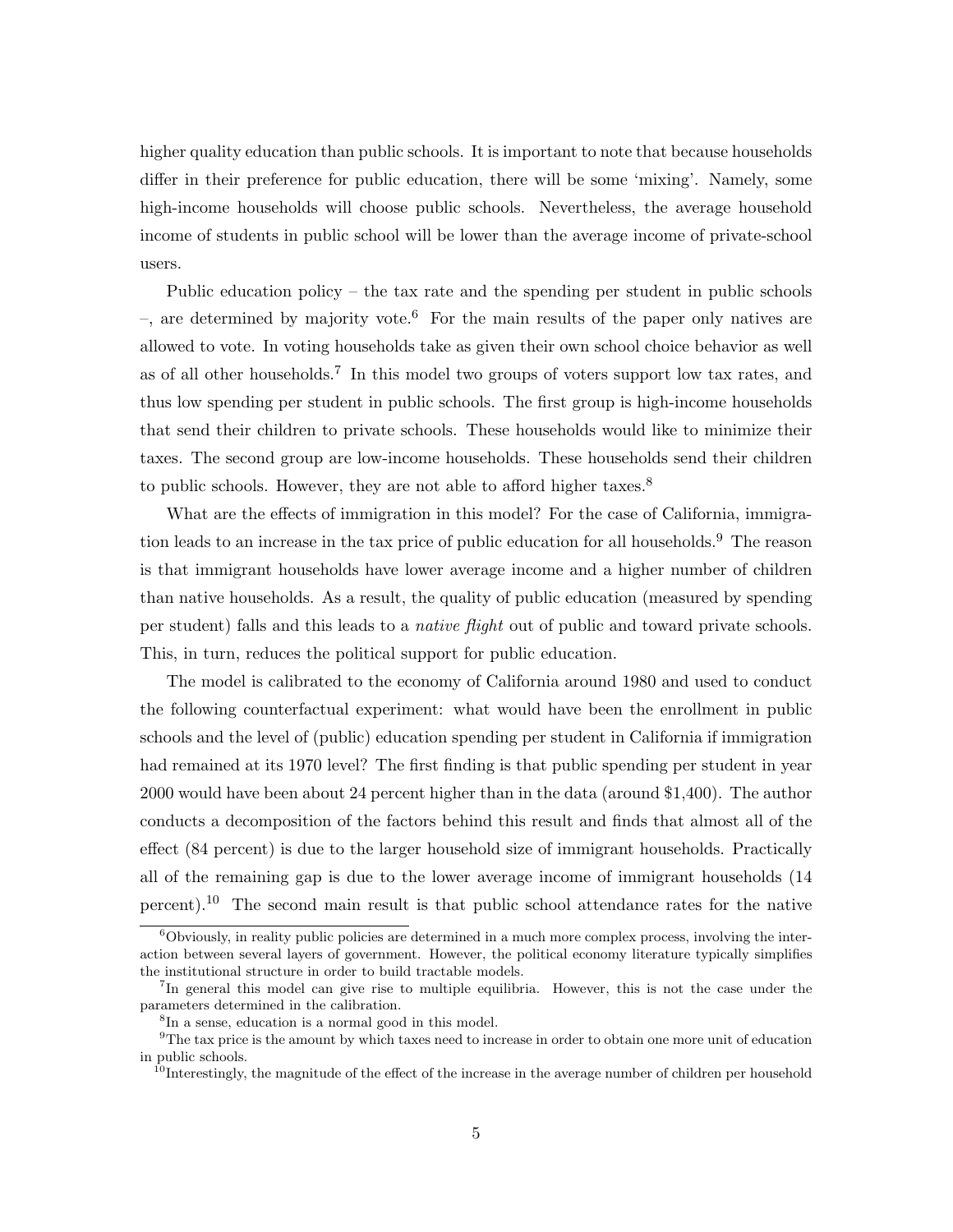population would have been substantially higher (about 1 in 3 students).

We conclude our review of this paper by discussing some of the limitations of the analysis, some of which have been addressed in the literature while others remain unexplored. First, this model assumes that immigration does not affect the earnings of natives. The empirical literature on the effects of immigration on wages is largely consistent with this view [\(Card](#page-19-3) [\(2001\)](#page-19-3)). In fact it appears to be the case that the wages of most native workers experience an increase as a result of immigration [\(Manacorda et al.](#page-21-1) [\(2012\)](#page-21-1), [Ottaviano and Peri](#page-21-2) [\(2012\)](#page-21-2)). Nevertheless, there is evidence of a negative effect of immigration on the wages of those workers who are in direct competition with immigrants in some specific occupations [\(Cortes](#page-19-4) [\(2008\)](#page-19-4)). [Coen-Pirani](#page-19-1) [\(2011\)](#page-19-1) addresses this point in his sensitivity analysis and finds that, quantitatively, the wage effects of immigration are too small to affect much the predictions of the model. It is also worth noting that in reality public schools are financed to a large extent by means of property taxes. Thus wealth may be a more relevant measure of the tax base than income. If this is the case then perhaps the assumption that immigration does not have an effect on the wealth distribution appears more plausible.<sup>11</sup>

A second limitation of the analysis is that the immigrant population is viewed as monolithic, disregarding different countries of origin and, potentially, different preferences for education. While this may not be relevant for the case of California, where a large majority of immigrants are Hispanic, it may be an important limitation for the analysis of other immigration episodes.

Third, the model by [Coen-Pirani](#page-19-1) [\(2011\)](#page-19-1) assumes that there is only one route for native households to segregate from immigrants. Namely, given that immigrants are much more concentrated in public schools than natives, the latter have the option to switch to private schools, where the share of immigrant students is much lower. In reality, there is another route available to native households. They can migrate to another school district (or whatever the appropriate regional unit may be in each application). In that case the choice is between attending public school in a district with many immigrants or attending public school in a (presumably more expensive) district with fewer immigrants. In fact [Cascio and](#page-19-5) [Lewis](#page-19-5) [\(2012\)](#page-19-5) find evidence along these lines taking place in California.

Finally, the model presented here assumes a very simple production function in schools,

on spending per student in public schools is very similar to the empirical estimates in [Fernandez and Rogerson](#page-20-1) [\(2001\)](#page-20-1), who find an elasticity of minus 1.

 $11\text{Å}$  number of studies have aimed at estimating the effects of immigration on housing prices [\(Saiz](#page-21-3) [\(2007\)](#page-21-3), [Gonzalez and Ortega](#page-20-2) [\(2013\)](#page-20-2)). Consistently, the finding is that immigration leads to increases in housing rents and prices. To the extent that the largest asset owned by most households is their home, one can argue that immigration may increase the wealth of the native households.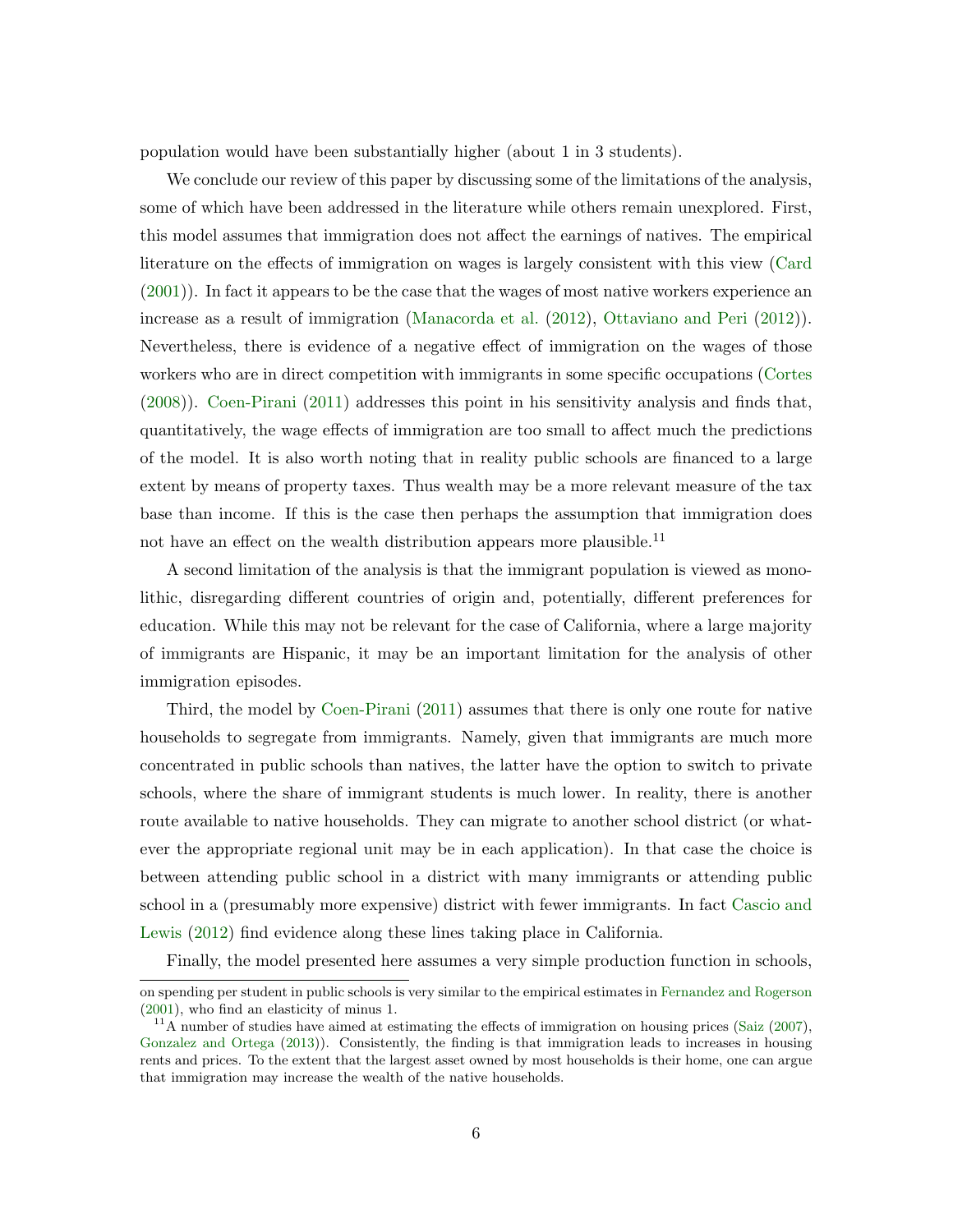abstracting from peer effects, the use of vouchers, teachers' effort, sorting in ability at the school or classroom level, and so on. Some models have been developed to study these issues in the literature [\(Epple and Romano](#page-19-2) [\(1998\)](#page-19-2)). However, they have not yet been adapted for quantitative analysis or applied to analyze the effects of immigration. In our view this is a promising venue for future research.

#### 3.2 Heterogeneity in immigrant population: [Tanaka et al.](#page-22-0) [\(2014\)](#page-22-0)

Building on the work of [Coen-Pirani](#page-19-1) [\(2011\)](#page-19-1), these authors recognized two important limitations of his framework. First, sociologists have documented that there are sizable differences within the immigrant population regarding the educational aspirations and attitudes of their children toward education [\(Goyette and Xie](#page-20-3) [\(1999\)](#page-20-3), [Hsin and Xie](#page-20-4) [\(2014\)](#page-20-4)). What lies at the root of these cross-group differences is less clear. There may be cultural differences (as stressed by [Fernandez and Fogli](#page-20-5) [\(2006\)](#page-20-5) or [Nollenberger et al.](#page-21-4) [\(2014\)](#page-21-4)) but it is also possible that ethnic capital [\(Lee and Zhou](#page-20-6) [\(2014\)](#page-20-6)) or teachers' expectations and prejudices may also play a role. In terms of modeling, these differences can be incorporated by allowing for differences across immigrant groups in the preference for education.

Secondly, [Tanaka et al.](#page-22-0) [\(2014\)](#page-22-0) point out that in some countries there is a widespread use of private schools. For example, in Spain about one third of primary and secondary school students attend private schools, compared to about 10 percent in the United States. The main reason for this large disparity is that many private schools in Spain are heavily subsidized by the government. As a result, tuition is much lower.<sup>12</sup> In light of this important fact these authors incorporate in their model an (exogenously determined) subsidy to private schools.

Using this new framework, [Tanaka et al.](#page-22-0) [\(2014\)](#page-22-0) investigate the effects of Spain's recent large immigration wave (between years 2000 and 2008) on its public education system, distinguishing between the effects in the short run and in the long run, that is, once the immigrant population has become naturalized and can influence policies directly through voting. These authors simulate the model under two counterfactual scenarios. First, they simulate the economy under the assumption that the immigrant population in Spain had remained as in year 2000. By comparing the equilibrium outcomes to the benchmark for year 2008 this exercise identifies the effects of immigration arising from the increased demand for schooling by the immigrant households and their contribution to the public coffers through

<sup>&</sup>lt;sup>12</sup>The average private school tuition in the United States in 2008 was approximately  $$8,500$  (18 percent of GDP per capita) whereas in that same year it was 500 Euros in Spain (2 percent of GDP per capita).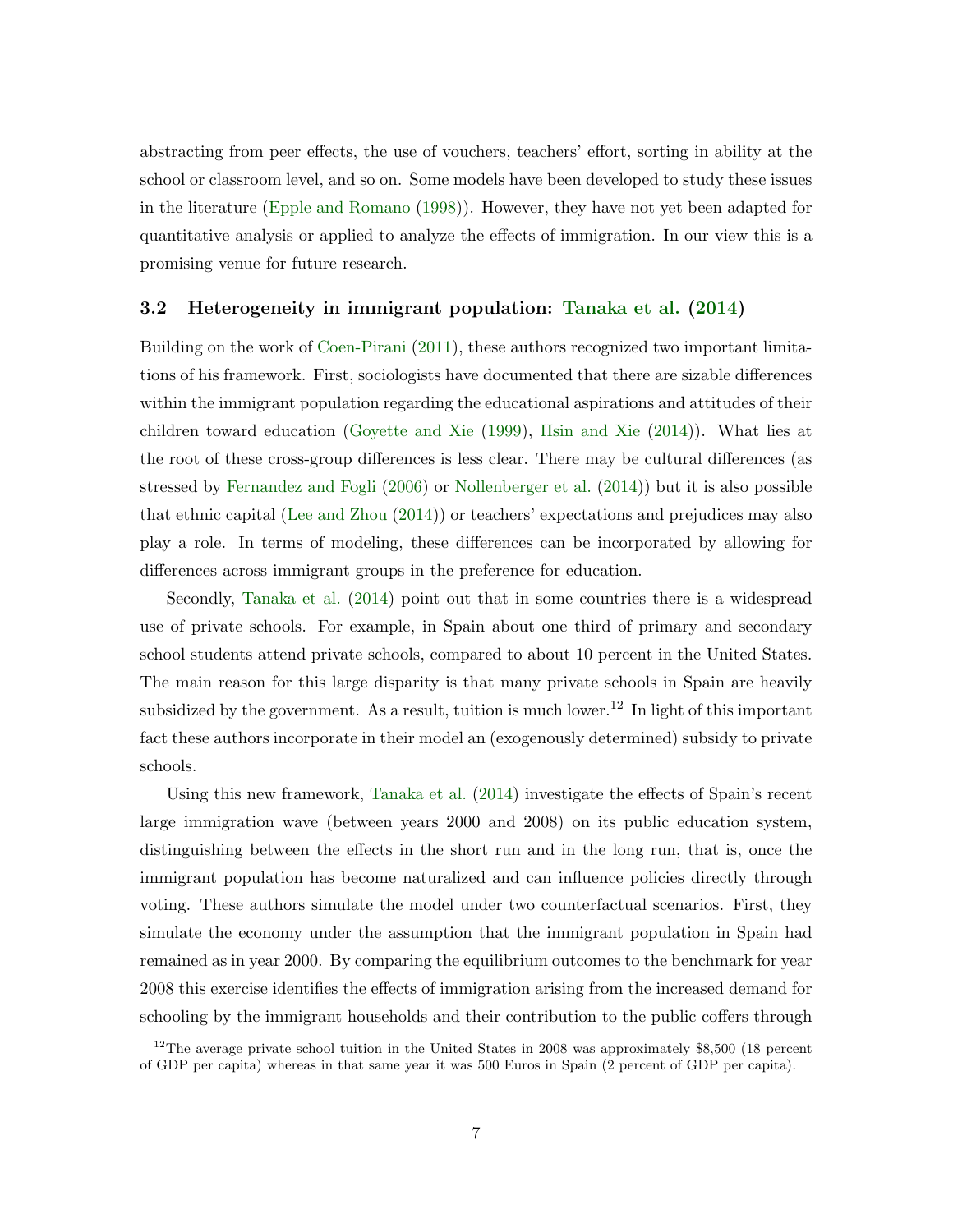taxes. Second, they consider a counterfactual scenario where the immigrant population in year 2008 is naturalized, and thus allowed to vote.<sup>13</sup>

Their analysis produces two main findings. First, the combined (long-run) effects of immigration and naturalization will lead to a small increase in the size of public education, consistent with the descriptive evidence in [Figure 1.](#page-24-0) However, this increase in size masks an important composition effect: there is an important reduction in the enrollment of native students in public schools who flee toward private schools (of about 3 percentage points). However, this is offset by the enrollment of a large number of immigrant children in public schools. Secondly, there will be a large reduction in the *quality* of public education, with public spending per student projected to fall by 11 percent. Their analysis suggests that these effects will unfold unevenly over time. While the changes in the size (and student composition) of public schools will take place promptly upon arrival of the immigrants, the reduction in funding will be more gradual and only fully take place once the immigrant population has been fully enfranchised. Ultimately these effects will depend on the degree of economic and cultural assimilation of the immigrant population. However, assimilation of the immigrant population is gradual and often incomplete in most countries [\(De la Rica](#page-20-7) [et al.](#page-20-7) [\(2015\)](#page-20-7)).

While these authors have extended the quantitative framework proposed by [Coen-Pirani](#page-19-1) [\(2011\)](#page-19-1) along a couple of important dimensions, their work is also subject to some of the same limitations discussed in the previous section. Perhaps chiefly among these is the assumption that households will not migrate in or out of the relevant school district.<sup>14</sup>

### <span id="page-10-0"></span>4 Further Implications

#### 4.1 Implications for Immigration Policy

As we saw in the previous section, large-scale immigration has the potential to affect the public education system of the host country through its effect on demographics and on the income distribution. It is perhaps not a coincidence that immigrants differ from natives along these dimensions. In fact immigration policies in many countries attempt to attract immigrants with skills that are in short supply in those countries (e.g. Canada or Australia).

<sup>&</sup>lt;sup>13</sup>Since on average immigrants in Spain had lower income than natives, the median voter shifted down in the income distribution and this affected the policy supported by the majority of voters.

<sup>&</sup>lt;sup>14</sup>In a different context, [Armenter and Ortega](#page-19-7) [\(2010\)](#page-19-6) and Armenter and Ortega [\(2011\)](#page-19-7) have explored models with endogenous income redistribution where individuals make residential choices. In the context of education see [Fernandez and Rogerson](#page-20-8) [\(1996\)](#page-20-8).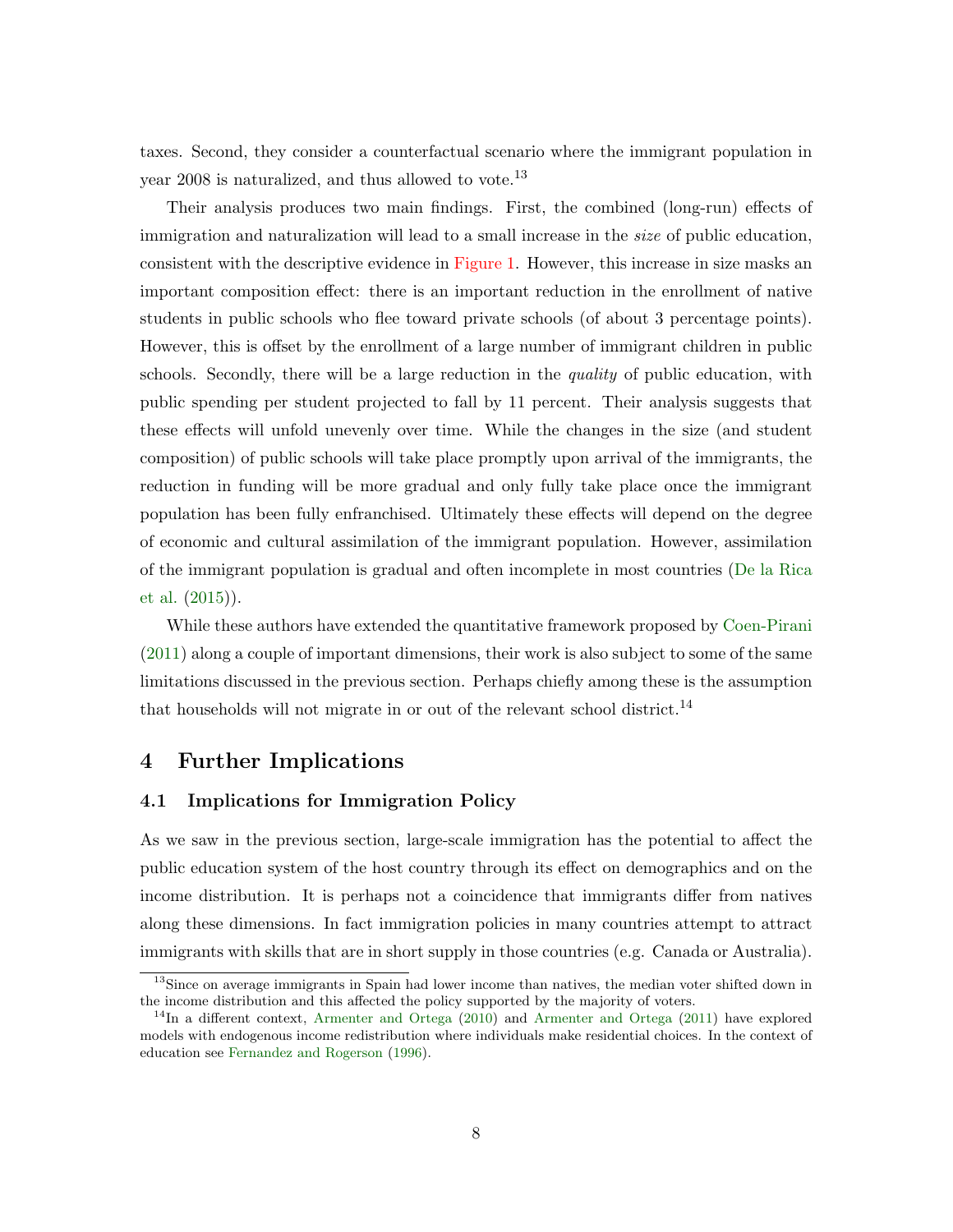[Dottori et al.](#page-19-8) [\(2013\)](#page-19-8) study theoretically how the schooling system of the host country may be impacted by the number and skill type of immigrants. Their main goal is to characterize the immigration policy chosen by the voters of the host country.<sup>15</sup> The framework employed by these authors is very similar to that in [Coen-Pirani](#page-19-1) [\(2011\)](#page-19-1). Households choose whether to send their children to public or to private school. Public schools are financed by a proportional income tax and have no tuition. In contrast private schools are (fully) financed by the tuition paid by their users, and the quality offered by each private school is proportional to its tuition.

While their setup is simpler than Coen-Pirani's along several dimensions, it incorporates a novel feature. Namely, these authors allow household income to be endogenous. In their model, there are two types of households: skilled and unskilled. Both skilled and unskilled labor are used to produce final consumption, and complement each other in production. Hence the income distribution, summarized by the wage skill premium, depends on the skill composition of the labor force. Another novel feature of their model is that public education policy is determined by *probabilistic voting* (as in [Lindbeck and Weibull](#page-21-5) [\(1993\)](#page-21-5)), as opposed to majority vote. In practice this implies that the equilibrium policy in [Dottori](#page-19-8) [et al.](#page-19-8) [\(2013\)](#page-19-8) is the one that maximizes the welfare of the population of voters. Thus when only natives vote, the equilibrium immigration policy is the one that maximizes the welfare of *native* households.<sup>16</sup>

In their model economy, unskilled immigration reduces welfare for two reasons. First, the average native will choose less redistribution in order to mitigate the cost increase of maintaining the same level of public education quality as prior to immigration. This is called the fiscal leakage effect by [Razin et al.](#page-21-6) [\(2002\)](#page-21-6). Second, unskilled immigration will increase income inequality (the wage skill premium). Because the utility function of households exhibits decreasing marginal utility, an increase in income inequality will tend to reduce total welfare. For these reasons they find that the optimal immigration policy is to admit more skilled immigrants (or fewer unskilled). In this manner immigration helps redistribute income toward the poorer local households both by reducing the wage skill premium and through an increase in the funding of public education.

There are several limitations of their analysis. First, their analysis is mainly qualitative and hence it is hard to evaluate the plausibility of the the parametric restrictions assumed in

<sup>&</sup>lt;sup>15</sup>Naturally, their model leaves out many channels through which immigration affects the economy of the host country. Nevertheless their analysis is useful because it suggests how the optimal immigration policy may need to be adjusted when taking into account the consequences of immigration for the political economy of education.

 $16$ For an early application of probabilistic voting to the analysis of immigration policy see [Ortega](#page-21-7) [\(2010\)](#page-21-7).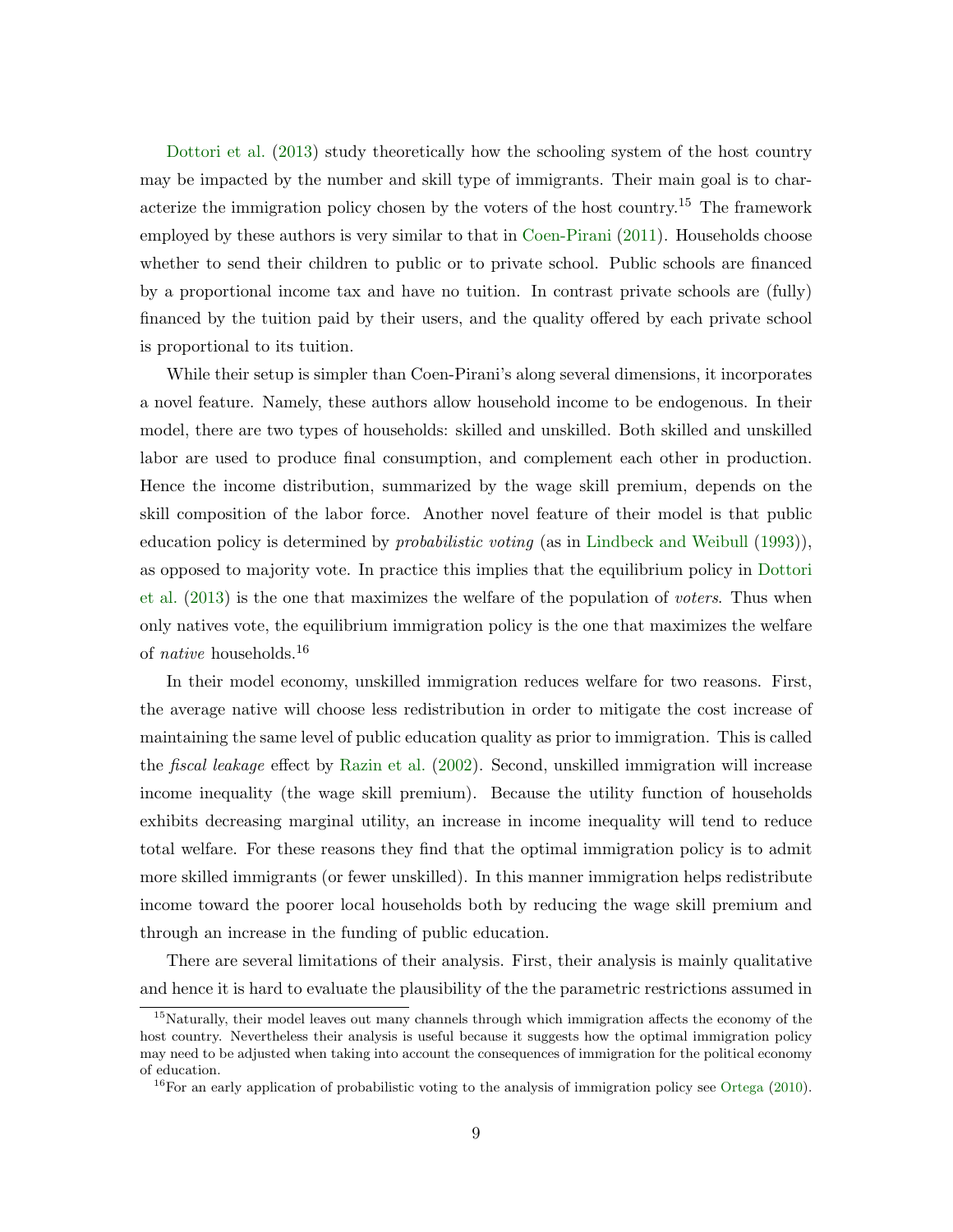their propositions. Second, their model is static and thus ignores any dynamic effects. While this was also a limitation of the previous models, it may be more important here because the main mechanism is based on redistribution in a model with exogenous labor supply. More realistically, labor supply and educational investments may depend on their expected payoff in the market.<sup>17</sup> It is plausible to think that a relatively high wage skill premium acts as an incentive for educational investments. Besides the effects on the current generation, the skill distribution of today's population may also be an important determinant of the skill (and thus income) income distribution of the next generation, as emphasized in [Ray](#page-21-8)  $(2006)$  and [Tanaka](#page-21-9)  $(2007)$ <sup>18</sup>. If this is the case, the negative short-run effects of unskilled immigration emphasized here may be overturned in the medium or long runs.

Finally, another potential limitation of the model in [Dottori et al.](#page-19-8) [\(2013\)](#page-19-8) assumes that immigration, by changing the skill composition of the labor force, also affects the wage skill premium. However, the empirical evidence on this point is not so clear. Several authors have recently proposed reasons that can account for the apparent disconnect between changes in the skill composition and relative wages.<sup>19</sup> First, immigrants may be poor substitutes in the labor market for natives with the same education and experience [\(Manacorda et](#page-21-1) [al.](#page-21-1) [\(2012\)](#page-21-1), [Ottaviano and Peri](#page-21-2) [\(2012\)](#page-21-2)). Second, immigration may trigger mechanisms that offset the effect on the relative supply of skilled to unskilled labor. For instance, unskilled immigration into a local labor market may lead firms to adopt unskilled-biased production technologies [\(Lewis](#page-21-10) [\(2011\)](#page-21-10)), or it may make home services (e.g. cooking, cleaning, childcare or elderly care) more affordable and incentivize the labor supply of highly skilled native females [\(Cortes and Tessada](#page-19-9) [\(2011\)](#page-19-9), [Farre et al.](#page-19-0) [\(2011\)](#page-19-0)).

Voters' preferences over alternative immigration policies are likely to be affected by considerations that go beyond the short-run effects on the labor market.<sup>20</sup> In particular, voters may be foresighted and try to anticipate the consequences of current immigration for domestic politics in the future, once these immigrants (or their children) gain the right to vote. This idea was first explored by [Ortega](#page-21-11) [\(2005\)](#page-21-11). To try to account for the widespread use of immigration quotas, this author developed a political economy model of immigration policy where voters are far-sighted.<sup>21</sup> Specifically, voters in this model take into account

 $17$ In the framework of all models we have discussed education enters the utility function directly, in the so-called warm-glow fashion.

<sup>&</sup>lt;sup>18</sup>An example of one such mechanism is to recognize that the production of new skills (education) requires skilled labor as an input (teachers).

<sup>&</sup>lt;sup>19</sup>See [De la Rica et al.](#page-20-9)  $(2013)$  for a recent review.

 $^{20}$ An empirical study on the determinants of voters' attitudes toward immigration that employs data for a large number of European countries is [Ortega and Polavieja](#page-21-12) [\(2012\)](#page-21-12).

<sup>&</sup>lt;sup>21</sup>The model in [Ortega](#page-21-11) [\(2005\)](#page-21-11) is a dynamic extension of the static framework in [Benhabib](#page-19-10) [\(1996\)](#page-19-10).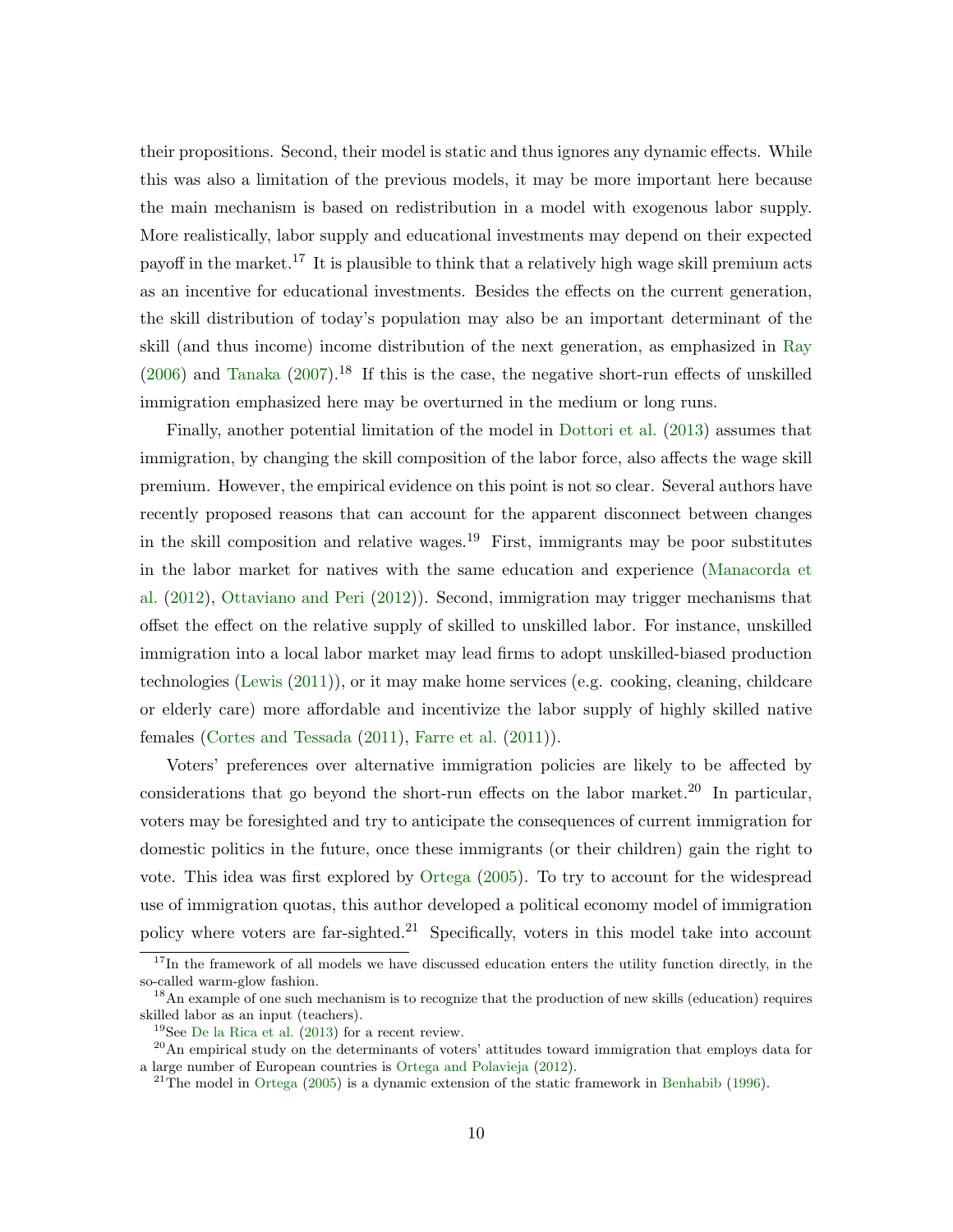that current immigrants (and their children) will be voters in the future. In this setup the preferred immigration policy of an unskilled voter depends on the resolution of a trade-off. On the one hand admitting more skilled immigrants would increase the current unskilled wage. However, once immigrants (or their children) get the right to vote the inflow of skilled immigrants will shift decision power away from unskilled voters. The main result in the paper is that immigration quotas may arise endogenously, as a way to resolve the trade-off faced by voters.

[Ortega](#page-21-7) [\(2010\)](#page-21-7) extends this framework by including tax-based income redistribution so that now voters decide both on immigration policy and on the size of a redistributive tax.<sup>22</sup> The main result in this paper is that, under some conditions, political support for the welfare state (i.e. income redistribution) can only be maintained by means of a constant inflow of unskilled immigrants.<sup>23</sup>

#### 4.2 Implications for Migrant Self-selection: [Albornoz-Crespo et al.](#page-19-11) [\(2011\)](#page-19-11)

In a recent paper [Albornoz-Crespo et al.](#page-19-11) [\(2011\)](#page-19-11) document a new empirical fact: the children of immigrants who faced a higher cost of migration seem to perform better in school (at the host country) than the children of immigrants for whom migration was less costly.

The paper goes on to build a theory to explain this finding. The crux of their argument is as follows. In choosing whether and where to migrate, potential migrants take into account the quality of (public) education at destination. In addition potential migrants are heterogeneous in income and in their preference for education. Thus host countries with better education systems, or where skills are better rewarded, will tend to attract immigrant families that put a larger weight on the education of their children. When considering migration to a host country with better education, it will also be the case that, all things equal, migrants that face a higher cost of migration will only choose to migrate if their preference for education is high enough. Finally, in their model the effort of both students (and their parents) and teachers is endogenously determined. Thus positive selection in migration along the preference for education leads to better school outcomes for the children of natives because both teachers and (native) students put more effort.

In our view this paper brings a number of new insights to the analysis of the effects of

 $22$ This paper also analyzes the outcomes of a majority-vote equilibrium and probabilistic voting (utilitarian social planner).

 $^{23}$ In [Ortega](#page-21-7) [\(2010\)](#page-21-7) at every period there is an increase in the share of native households that become skilled. While this *drift* in skills is not endogenous, the author interprets it as the possible outcome of a well-functioning education system.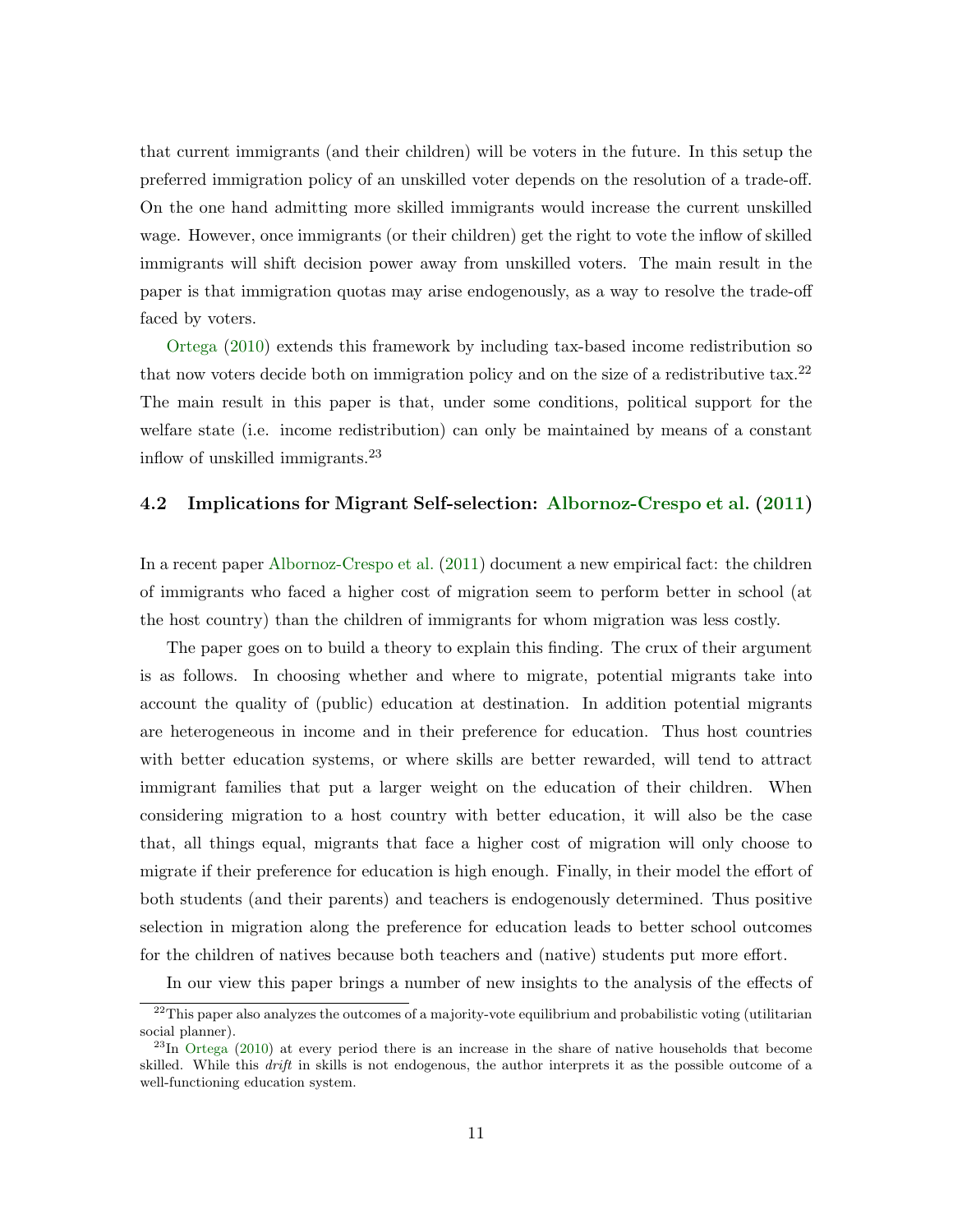immigration on the education system of the host country. It also emphasizes the importance of empirical work on several key questions. Specifically, is there evidence of peer effects among native and immigrant children? Or, in other words, do native children do better or worse when they are in classrooms with a higher fraction of immigrant children? In the theory presented here the answer to this question depends on the pattern of selection that takes place in equilibrium, which in turn is affected by the costs of migration to the host country. Hence, it is an empirical question to determine the sign and magnitude of these peer effects. We shall review the empirical literature on this question in the next section.

### <span id="page-14-0"></span>5 Related Empirical Studies

#### 5.1 The School Choices of Natives

All previous theoretical studies share a common feature: the reason why immigration affects the size and quality of public education is that immigrants affect the school choices of natives. In what appears to be the relevant case for large-scale immigration episodes reviewed in this paper, immigration inflows typically trigger *native flight* from public and toward tuition-financed private schools. The goal of this section is to survey the empirical literature that has attempted to estimate the response of native households to immigra- $\,$ tion. $^{24}$ 

Using data for California [Betts and Fairlie](#page-19-12) [\(2003\)](#page-19-12) found that increases in the share of immigrants in a metropolitan area were associated to increases in the probability of native households to attend private school.<sup>25</sup> Complementing the previous study, [Cascio and Lewis](#page-19-5) [\(2012\)](#page-19-5) found evidence of native migration to other school districts (within a metropolitan area) in response to inflows of Hispanic students with low English proficiency. Both of these studies find evidence of native flight, however, while in the former the "displaced" households switch to private schools within the same geographic unit, in the latter they switch to public schools in other school districts with fewer immigrants.

Several authors have also found evidence of native displacement in Europe. [Kristen](#page-20-10) [\(2008\)](#page-20-10) provides evidence for Germany, [Gerdes](#page-20-11) [\(2010\)](#page-20-11) for Denmark, and ? for Austria. [Farre](#page-19-13) [et al.](#page-19-13) [\(2014\)](#page-19-13) analyzes the issue in the context of Spain, using household expenditure data to identify school choices. They found that Spanish households responded to immigration by increasing their educational expenditures, which was mainly driven by native flight away

 $^{24}$ This section draws on the literature review in [Farre et al.](#page-19-13) [\(2014\)](#page-19-13).

<sup>&</sup>lt;sup>25</sup>The finding appeared to be driven by responses to inflows of immigrant children who speak a language other than English at home.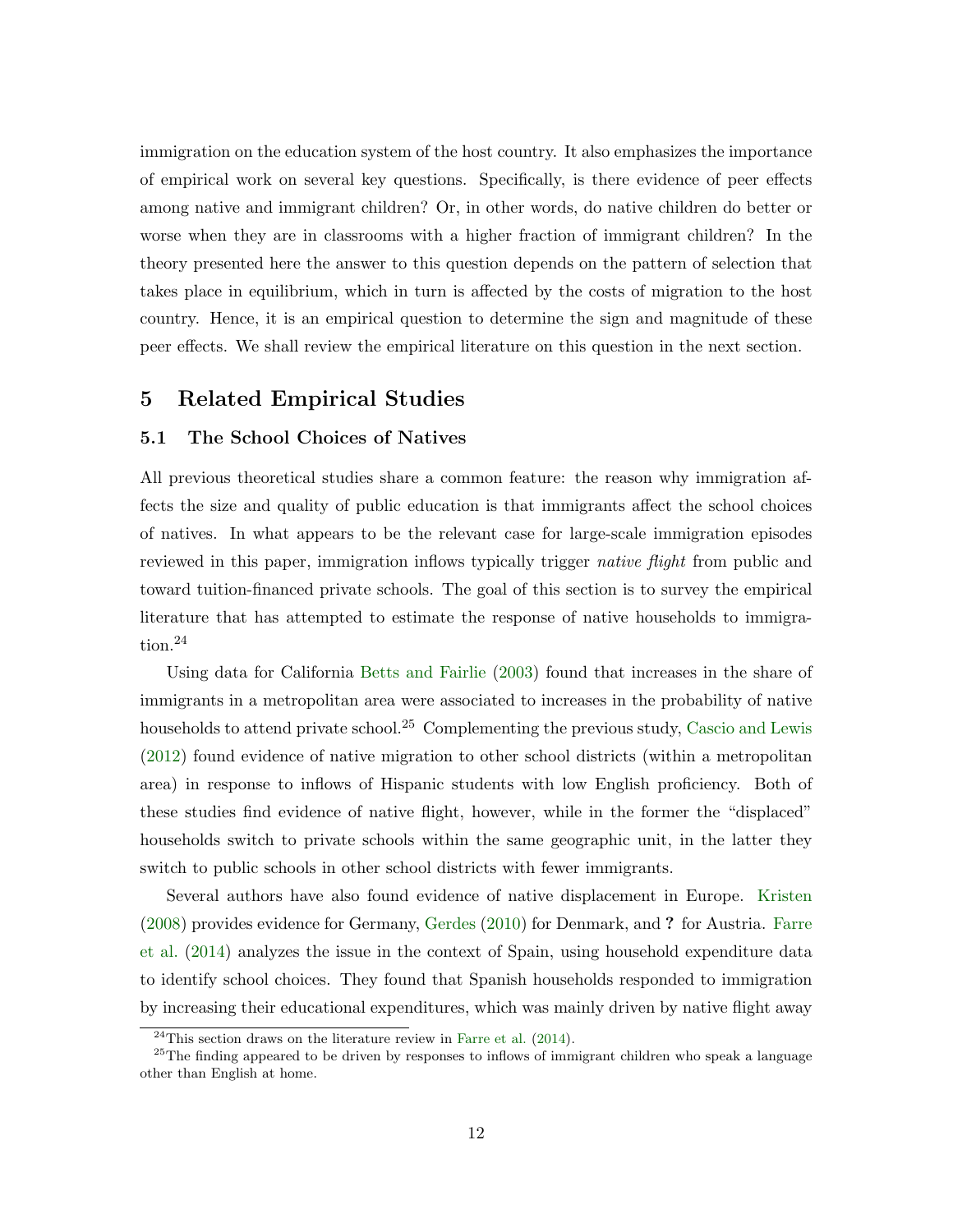from public schools. These authors also find that the native households that changed their school choices were mainly those with higher socio-economic status, a phenomenon they label as cream-skimming.

#### 5.2 The Quality of Public Education

Is there direct evidence of a negative effect of immigration on the quality of public education? One challenge in addressing this question is the measurement of school quality, which is not straightforward. Typical proxies for school quality are education spending per student or class size. However, several authors have criticized their use (e.g., [Hanushek](#page-20-12) [\(2006\)](#page-20-12)). Another complication is that immigration is likely to affect, positively or negatively, the quality of peers in an immigrant-receiving school, and peer effects have been documented as important determinants of school outcomes. However, measuring peer quality is also a difficult matter. Other researchers have looked at student outcomes, such as test scores, graduation rates, and future wages, as indirect measures of school quality. One limitation is that often some of these outcomes (e.g. graduation rates or future wages) can only be measured several years after the immigration episode.

In this section we focus on the studies that directly measure the effects of immigration on the educational outcomes of the native population. In the United States, [Betts](#page-19-14) [\(1998\)](#page-19-14) examines whether immigration reduces the high school graduation rate of American-born minorities. Using pooled 1980 and 1990 Census data, he finds a negative and significant impact on the probability of completing high school for native-born blacks and Hispanics.

[Hunt](#page-20-13) [\(2012\)](#page-20-13) uses panel data for the U.S. for the period 1940-2010 to examine the impact of immigration on the high school completion of natives at the state level. She finds a *positive* effect: an increase of one percentage point in the share of immigrants in the population aged 11-64 increases the probability that natives aged 11-17 eventually complete 12 years of schooling by 0.3 percentage points on average (and by 0.4 percentage points for native-born blacks). Hunt argues that, theoretically, immigrant children may affect the educational outcomes of native children along two channels. First, immigrant children may compete for school resources with native children, discouraging natives from completing high school. At the same time, native children may be encouraged to complete high school to avoid competing with immigrant high-school dropouts in the labor market. She finds that, indeed, these two channels are in operation. However, the positive effect due to competition in the labor market appears to be more important empirically than the negative effect of competition for school resources, contradicting somewhat the findings by [Betts](#page-19-14) [\(1998\)](#page-19-14).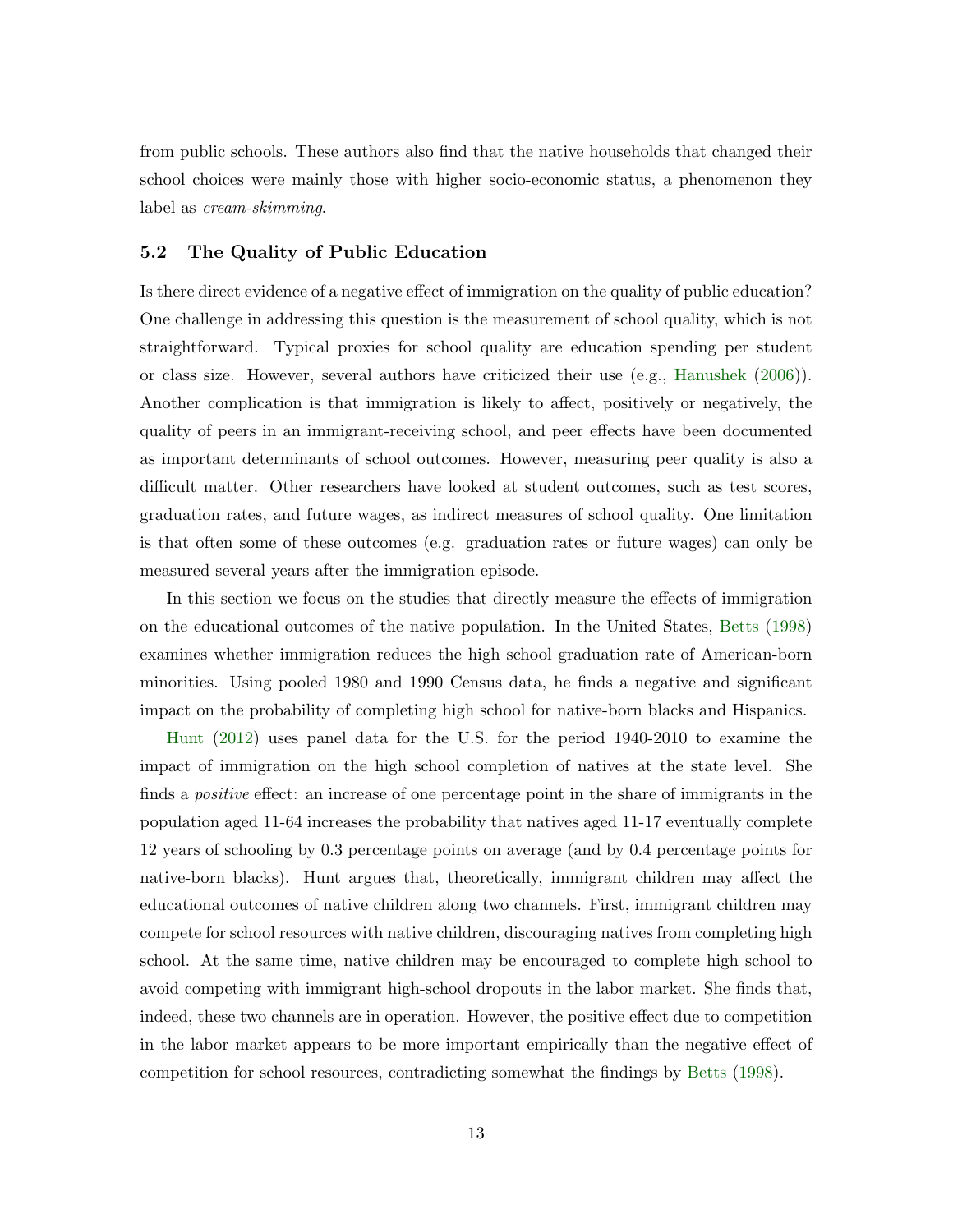Exploiting the episode of mass migration to Israel in the 1990s, [Gould et al.](#page-20-14) [\(2009\)](#page-20-14) examine the effect of immigrant concentration during elementary school on the academic outcomes of native students in high school. They find that the overall presence of immigrants affected negatively the chances of passing the high school matriculation exam necessary to attend college. They also find that the negative effect of immigrants on native outcomes is larger for native students from a more disadvantaged socio-economic background.

There are also studies examining the impact of immigrants on native test scores in Europe. Using aggregate multi-country data from the PISA study, [Brunello and Rocco](#page-19-15) [\(2013\)](#page-19-15) find evidence of a negative and statistically significant relationship between the share of immigrant pupils and test scores. [Geay et al.](#page-20-15) [\(2013\)](#page-20-15) use data for the UK and find no association between the percentage of non-native English speakers and the educational attainment of native English speakers at the end of primary state school.<sup>26</sup> [Jensen and Rasmussen](#page-20-16)  $(2011)$ find that the immigrant concentration in the school influences adversely reading and math PISA test scores of native children in Denmark. [Schneeweis](#page-21-13) [\(2013\)](#page-21-13) analyzes the case of a large Austrian city between 1980 and 2001 and finds no effect of a higher share of migrant students on attendance after primary education and grade repetition. [Ohinata and van](#page-21-14) [Ours](#page-21-14) [\(2012\)](#page-21-14) and [Ohinata and van Ours](#page-21-15) [\(2013\)](#page-21-15) do not detect negative effects of immigration on the test scores of native Dutch children. Overall, the effects of immigrant children on native children's educational attainment in these European countries appear to be either zero or negative. Taken together these results suggest that there may be a negative effect of immigration on the school outcomes of native children, although not all studies support this conclusion.

Using cross-sectional data for 82 countries in year 2000, [Mavisakalyan](#page-21-16) [\(2012\)](#page-21-16) examines the impact of immigration on public education spending and private school enrollment. In the estimation she controls GDP per capita, Gini coefficient of income, population density, whether the country is under communist regime, whether the country is originally British colony or French colony, and openness to international trade. Potential endogeneity of the immigrant share is dealt with by instrumenting it using a gravity model (as introduced in [Ortega and Peri](#page-21-17) [\(2014\)](#page-21-17)). She finds that the immigrant share reduces public education spending as a share of GDP and raises private school enrollment. Although the link between public education spending and the quality of public education is not very tight, these findings tentatively suggest that immigration may lead to a deterioration of the quality of public

<sup>26</sup>Their analysis controls for demographic factors and school characteristics.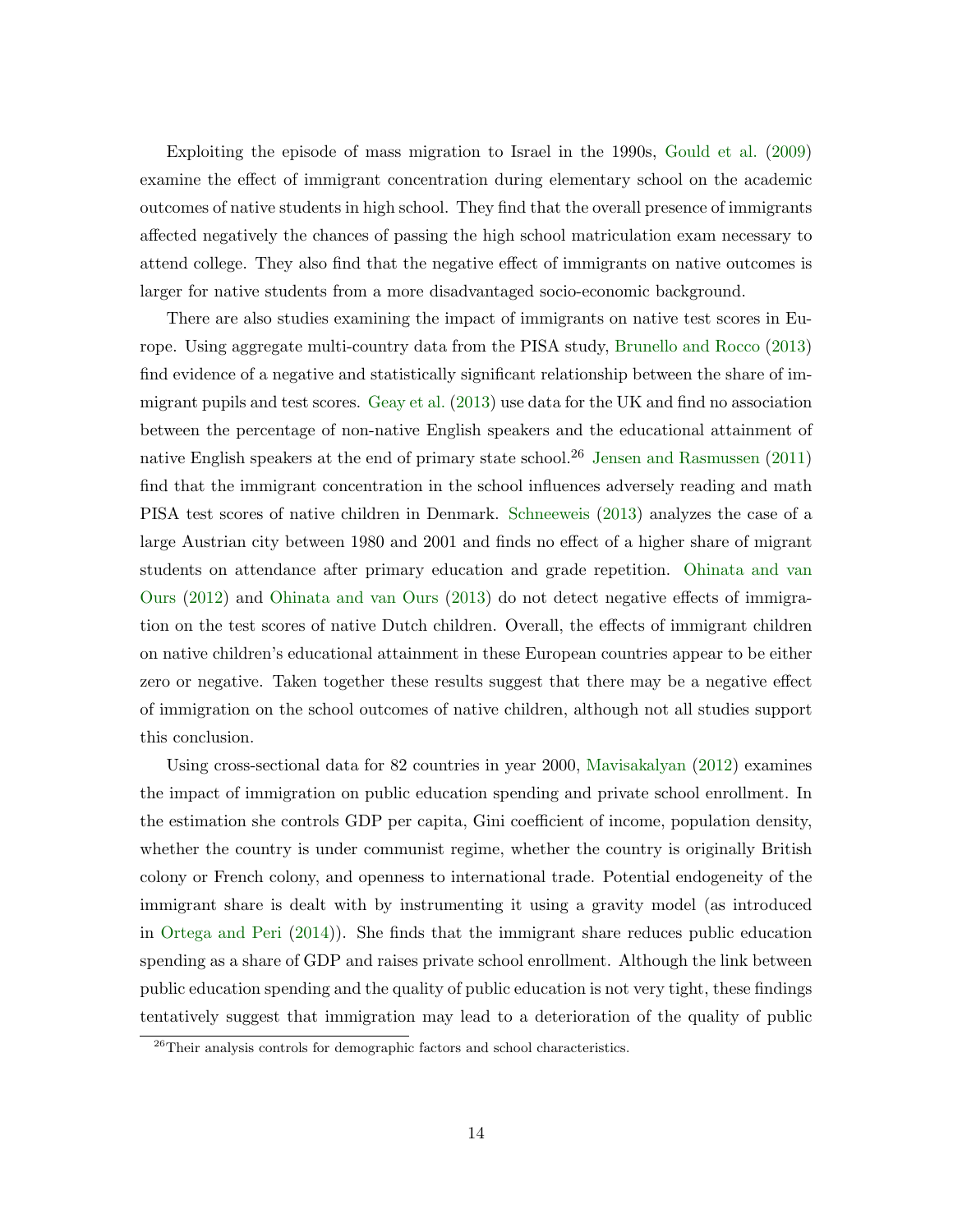${\rm education.}^{27}$ 

### <span id="page-17-0"></span>6 Conclusions

The conclusions of our review of the literature on the effects of immigration on the public education of the host country are the following. The simulations based on political economy models of school choice imply that i) immigration is likely to trigger a *native flight* toward private schools, and ii) that it may undermine the political support for public education, resulting in a deterioration in the funding and quality of public education. The empirical studies provide robust evidence of native flight in a wide variety of contexts. In addition there is also some evidence of a negative effect of immigration on the outcomes of native students, particularly for disadvantaged youth. The latter finding is consistent with a deterioration in the quality of public education, although it may also be caused by cream skimming, or the finding that the natives that switch toward private schools are those with higher socio-economic status.

In our view these findings raise an important concern. Large immigration flows into a country may threaten the quality of its public education system.<sup>28</sup> At the core of the problem is the lack of incentives of native households to stay in public schools after large immigration inflows. From the policy viewpoint the key question is what can be done to try to mitigate these consequences. One blunt choice is to ban private schools and force all (or at least most) children to attend public schools in order to maintain the support for public education. In essence this is the route chosen by Israel, Iceland, Turkey, Nor-way, and a number of other countries [\(Table 1\)](#page-23-0). A less extreme policy that goes in the same direction is to ensure that private schools admit sufficient numbers of immigrant children.<sup>2930</sup> Finally, governments may think of creative ways to use the tax system in order to incentivize native households, particularly those with higher socio-economic status, to

<sup>&</sup>lt;sup>27</sup>Looking at the effects of other controls, she finds that countries with high population density and/or under communist's regime tend to spend less on public education, and those with high openness to international trade and/or with British-colony origin tend to spend more on education. She also finds that in the countries under communist regime, enrollment in private primary and secondary schools are substantially smaller than the other countries.

<sup>&</sup>lt;sup>28</sup>Almost three decades ago [Freeman](#page-20-17) [\(1986\)](#page-20-17) argued that large-scale immigration may be incompatible with support for the welfare state. Our review has focused on a narrow interpretation of the welfare state as the provider of public education. While our findings do not imply the dismantling of public education they do suggest a reduction in its quality.

 $^{29}$ This is not easy in many cases. For instance in Spain most private schools are Catholic schools. However, a large share of recent immigrants are not Catholic and, therefore, not inclined to attend these schools.

<sup>&</sup>lt;sup>30</sup>Some may think that private education vouchers encourage enrollment of immigrant students in private schools. However, this may induce further cream skimming of native students and thus further segregation.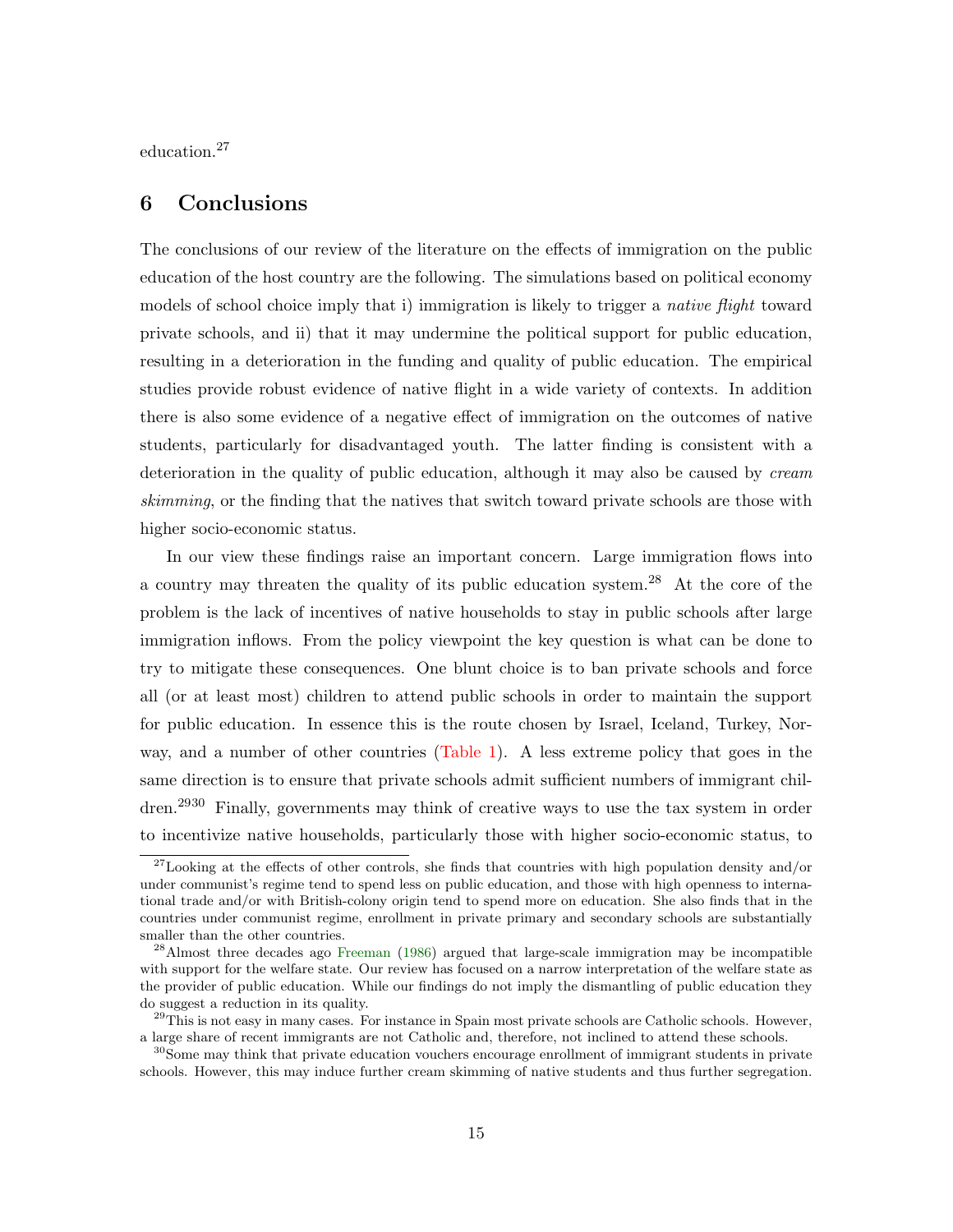remain in public schools.<sup>31</sup> In this manner the size of the native flight might be reduced, which would mitigate the problems highlighted in this paper. It is also worth noting that economic and cultural assimilation has the potential to mitigate these concerns. Hence, policies that stimulate assimilation should also be part of the response in order to establish harmonized societies with a diversity of economic, ethnic, and cultural backgrounds.

<sup>&</sup>lt;sup>31</sup>One such policy might be a tax on private-school tuition, which could then be used to ensure that the quality of public schools is not negatively affected by immigration.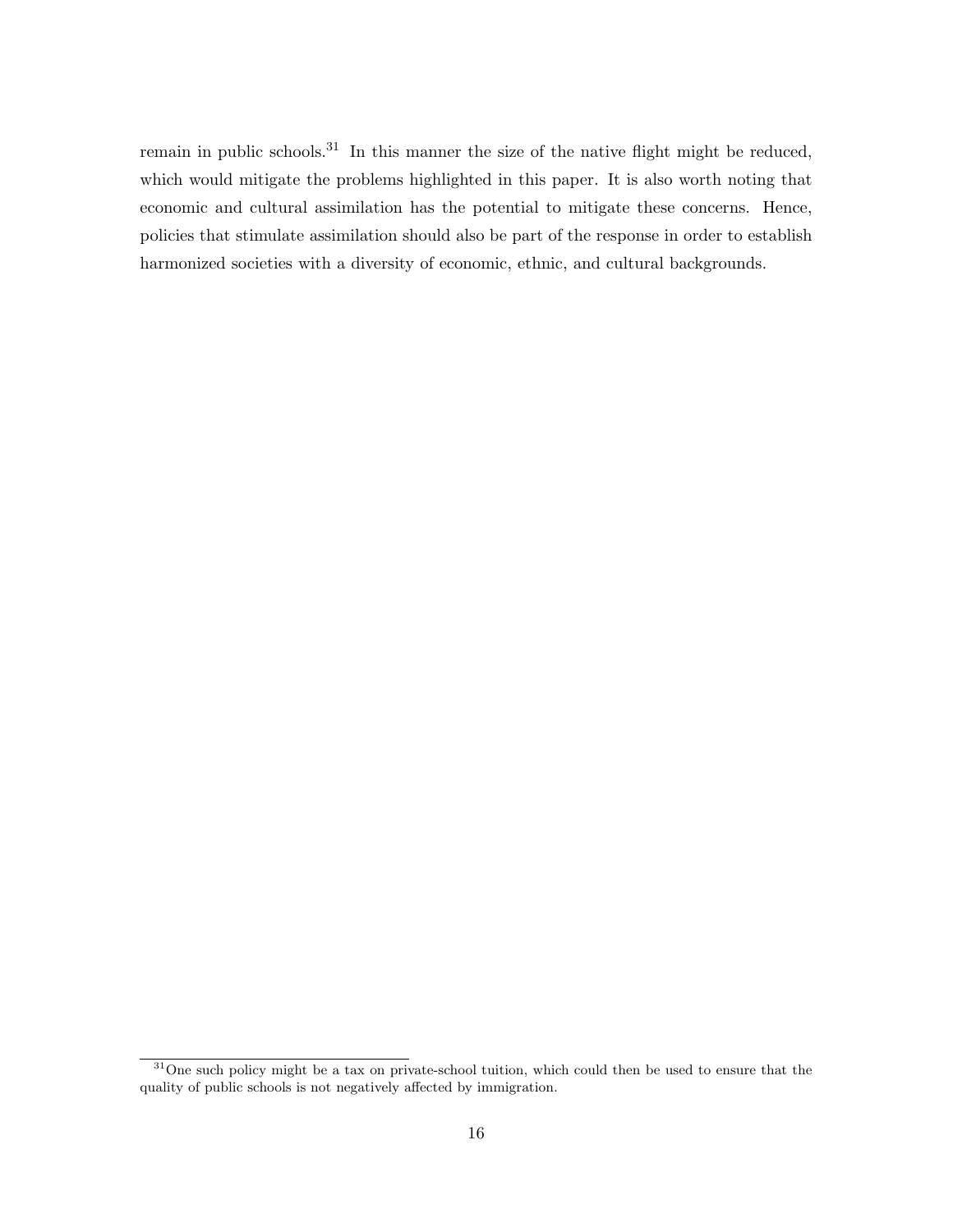## References

- <span id="page-19-11"></span>Albornoz-Crespo, Facundo, Antonio Cabrales, and Esther Hauk, "Immigration and the School System," CEPR Discussion Papers, C.E.P.R. Discussion Papers 8653, C.E.P.R. Discussion Papers November 2011.
- <span id="page-19-6"></span>Armenter, Roc and Francesc Ortega, "Credible Redistribution Policies and Migration across US States," Review of Economic Dynamics, 2010, 13 (2), 403–423.
- <span id="page-19-7"></span> $\Box$  and  $\Box$ , "Credible Redistribution Policies and Skilled Migration," European Economic Review, 2011, 55, 228–245.
- <span id="page-19-10"></span>Benhabib, Jess, "On the political economy of immigration," *European Economic Review*, Elsevier, December 1996, 40 (9), 1737–1743.
- <span id="page-19-14"></span>Betts, Julian, "Educational Crowding Out: Do Immigrants Affect the Educational Attainment of American Minorities?," University of California at San Diego, Economics Working Paper Series qt8vt7f1bh, Department of Economics, UC San Diego February 1998.
- <span id="page-19-12"></span>Betts, Julian R. and Robert W. Fairlie, "Does immigration induce 'native flight' from public schools into private schools?," Journal of Public Economics, May 2003, 87 (5-6), 987– 1012.
- <span id="page-19-15"></span>Brunello, Giorgio and Lorenzo Rocco, "The effect of immigration on the school performance of natives: Cross country evidence using PISA test scores," Economics of Education Review, 2013, 32 (C), 234–246.
- <span id="page-19-3"></span>Card, David, "Immigrant Inflows, Native Outflows, and the Local Labor Market Impacts of Higher Immigration," Journal of Labor Economics, January 2001, 19 (1), 22–64.
- <span id="page-19-5"></span>Cascio, Elizabeth U. and Ethan G. Lewis, "Cracks in the Melting Pot: Immigration, School Choice, and Segregation," American Economic Journal: Economic Policy, August 2012,  $\neq$  (3), 91–117.
- <span id="page-19-1"></span>Coen-Pirani, Daniele, "Immigration and Spending on Public Education: California, 1970- 2000," Journal of Public Economics, 2011, 95 (11).
- <span id="page-19-4"></span>Cortes, Patricia, "The Effect of Low-Skilled Immigration on U.S. Prices: Evidence from CPI Data," Journal of Political Economy, 06 2008, 116 (3), 381–422.
- <span id="page-19-9"></span>and Jose Tessada, "Low-Skilled Immigration and the Labor Supply of Highly Skilled Women," American Economic Journal: Applied Economics, American Economic Association, July 2011, 3 (3), 88–123.
- <span id="page-19-8"></span>Dottori, Davide, Fernanda Estevan, and I-Ling Shen, "Reshaping the schooling system: The role of immigration," Journal of Economic Theory, 2013, 148 (5), 2124–2149.
- <span id="page-19-2"></span>Epple, Dennis and Richard E Romano, "Competition between Private and Public Schools, Vouchers, and Peer-Group Effects," American Economic Review, March 1998, 88 (1), 33–62.
- <span id="page-19-13"></span>Farre, Lidia, Francesc Ortega, and Ryuichi Tanaka, "Immigration and School Choices in the midst of the Great Recession," Mimeo 2014.
- <span id="page-19-0"></span>, Libertad Gonzalez, and Francesc Ortega, "Immigration, Family Responsibilities and the Labor Supply of Skilled Native Women," The B.E. Journal of Economic Analysis  $\mathcal{B}$ Policy, June 2011, 11 (1), 1–48.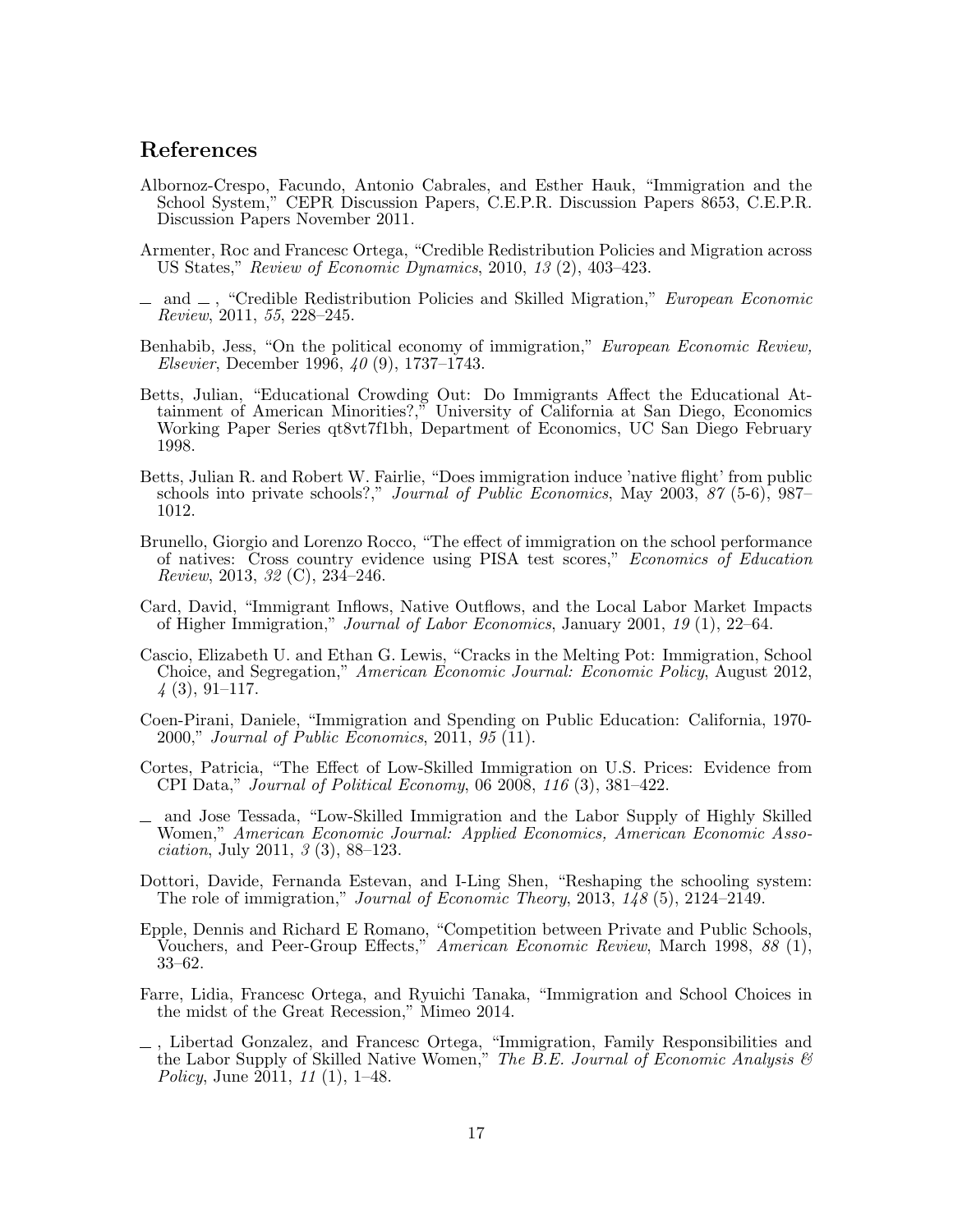- <span id="page-20-5"></span>Fernandez, Raquel and Alessandra Fogli, "Fertility: The Role of Culture and Family Experience," Journal of the European Economic Association, 04-05 2006, 4 (2-3), 552–561.
- <span id="page-20-8"></span> $\Box$  and Richard Rogerson, "Income Distribution, Communities, and the Quality of Public Education," The Quarterly Journal of Economics, February 1996, 111 (1), 135–64.
- <span id="page-20-0"></span> $\Box$  and  $\Box$ , "Education finance reform and investment in human capital: lessons from California," Journal of Public Economics, December 1999, 74 (3), 327–350.
- <span id="page-20-1"></span>and  $\Box$ , "Sorting And Long-Run Inequality," The Quarterly Journal of Economics, November 2001, 116 (4), 1305–1341.
- <span id="page-20-17"></span>Freeman, Gary, "Migration and the Political Economy of the Welfare State," The Annals of the American Academy of Political and Social Science, 1986, 485, 51–63.
- <span id="page-20-15"></span>Geay, Charlotte, Sandra McNally, and Shqiponja Telhaj, "Non-native Speakers of English in the Classroom: What Are the Effects on Pupil Performance?," Economic Journal, 08 2013, 0, F281–F307.
- <span id="page-20-11"></span>Gerdes, Christer, "Does Immigration Induce 'Native Flight' from Public Schools? Evidence from a Large Scale Voucher Program," IZA Discussion Papers 4788, Institute for the Study of Labor (IZA) February 2010.
- <span id="page-20-2"></span>Gonzalez, Libertad and Francesc Ortega, "Immigration And Housing Booms: Evidence From Spain," Journal of Regional Science, 02 2013, 53 (1), 37–59.
- <span id="page-20-14"></span>Gould, Eric D., Victor Lavy, and M. Daniele Paserman, "Does Immigration Affect the Long-Term Educational Outcomes of Natives? Quasi-Experimental Evidence," Economic Journal, October 2009, 119 (540), 1243–1269.
- <span id="page-20-3"></span>Goyette, Kimberly and Yu Xie, "Educational Expectations of Asian American Youths: Determinants and Ethnic Differences," Sociology of Education, 1999, 72 (1), pp. 22-36.
- <span id="page-20-12"></span>Hanushek, Eric A., School Resources, Vol. 2 of Handbook of the Economics of Education, Elsevier, June
- <span id="page-20-4"></span>Hsin, Amy and Yu Xie, "Explaining Asian American's Academic Advantage Over Whites," Proceedings of the National Academy of Sciences, 2014, p. Forthcoming.
- <span id="page-20-13"></span>Hunt, Jennifer, "The Impact of Immigration on the Educational Attainment of Natives," NBER Working Papers 18047, National Bureau of Economic Research, Inc May 2012.
- <span id="page-20-16"></span>Jensen, Peter and Astrid Wrtz Rasmussen, "The effect of immigrant concentration in schools on native and immigrant children's reading and math skills," Economics of Education Review, 2011,  $30(6)$ , 1503–1515.
- <span id="page-20-10"></span>Kristen, Cornelia, "Primary School Choice and Ethnic School Segregation in German Elementary Schools," European Sociological Review, 2008, 24 (4), 495–510.
- <span id="page-20-9"></span>la Rica, Sara De, Albrecht Glitz, and Francesc Ortega, "Immigration in Europe: Trends, Policies and Empirical Evidence," Technical Report 7778, IZA Discussion Paper November 2013.
- <span id="page-20-7"></span> $\frac{1}{10}$ , and  $\frac{1}{10}$ , "Immigration in Europe: Trends, Policies, and Empirical Evidence," in Barry R. Chiswick and Paul W. Miller, eds., Handbook on the Economics of International Migration, Vol. 1B, Elsevier, 2015, pp. 1303–1362.
- <span id="page-20-6"></span>Lee, Jennifer and Min Zhou, "Assessing what is cultural about Asian Americans' Academic Advantage.," Proceedings of the National Academy of Sciences of the United States of America, 2014, 111 (23), 8321–8322.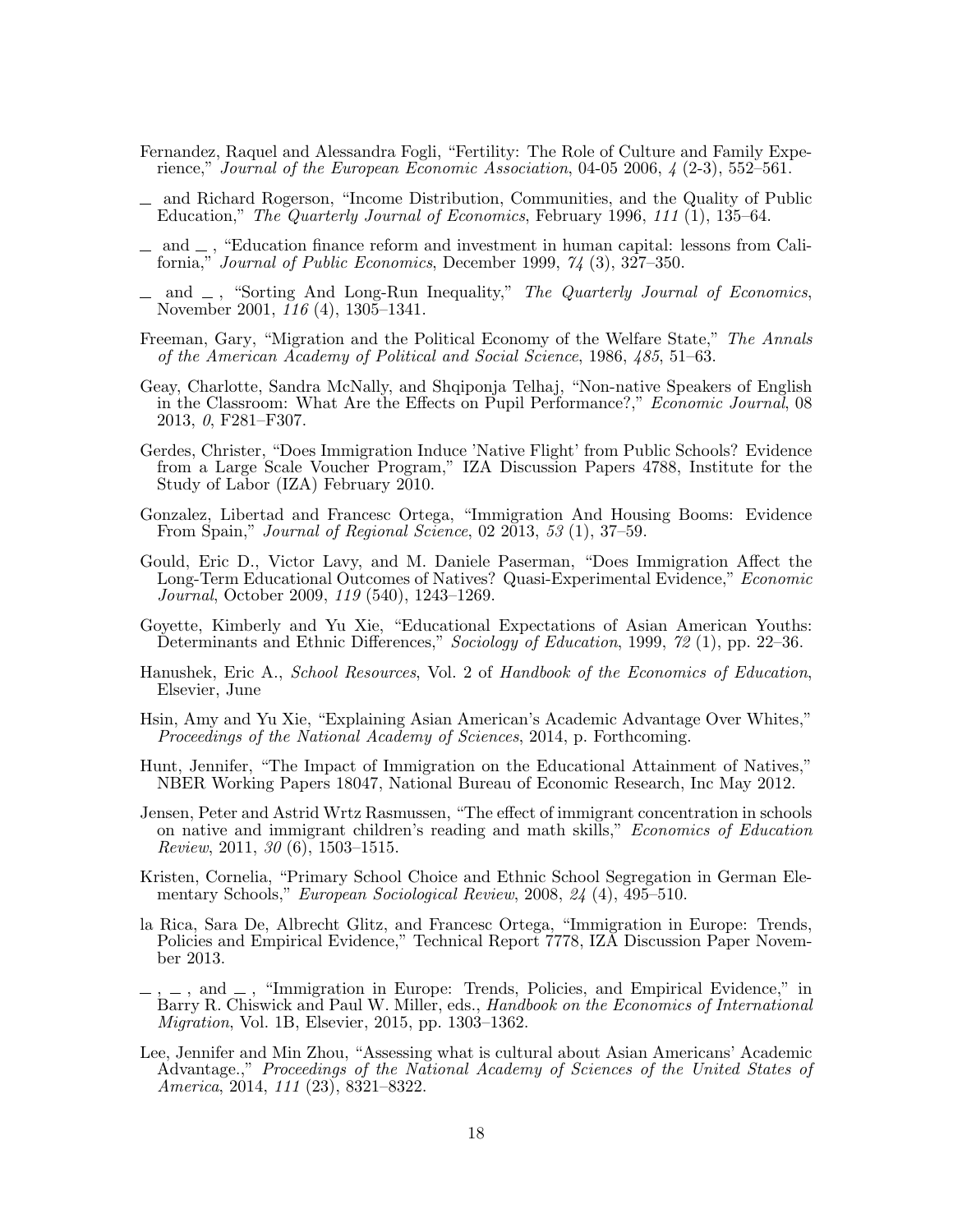- <span id="page-21-10"></span>Lewis, Ethan, "Immigration, Skill Mix, and Capital Skill Complementarity," The Quarterly Journal of Economics, 2011, 126 (2), 1029–1069.
- <span id="page-21-5"></span>Lindbeck, Assar and Jorgen W. Weibull, "A model of political equilibrium in a representative democracy," Journal of Public Economics, June 1993, 51 (2), 195–209.
- <span id="page-21-1"></span>Manacorda, Marco, Alan Manning, and Jonathan Wadsworth, "The Impact Of Immigration On The Structure Of Wages: Theory And Evidence From Britain," Journal of the European Economic Association, 02 2012, 10 (1), 120–151.
- <span id="page-21-16"></span>Mavisakalyan, Astghik, "Immigration and School Choice in Australia," Australian Economic Review, 02 2012, 45 (1), 29–49.
- <span id="page-21-4"></span>Nollenberger, Natalia, Nuria Rodriguez-Planas, and Almudena Sevilla, "The Math Gender Gap: The Role of Culture," Technical Report 2014.
- <span id="page-21-18"></span>OECD, "Migration," in "Society at a Glance 2011: OECD Social Indicators," OECD Publishing, 2011.
- <span id="page-21-0"></span> $\_\_$ , International Migration Outlook 2013, OECD Publishing, 2013.
- <span id="page-21-14"></span>Ohinata, Asako and Jan C van Ours, "How immigrant children affect the academic achievement of native Dutch children," Norface Discussion Paper Series 2012012, Norface Research Programme on Migration, Department of Economics, University College London January 2012.
- <span id="page-21-15"></span> $\Box$  and  $\Box$ , "Spillover Effects of Studying with Immigrant Students: A Quantile Regression Approach," Technical Report 2013.
- <span id="page-21-11"></span>Ortega, Francesc, "Immigration quotas and skill upgrading," Journal of Public Economics, September 2005, 89 (9-10), 1841–1863.
- <span id="page-21-7"></span> $\Box$ , "Immigration, Citizenship, and the Size of Government," The B.E. Journal of Economic Analysis & Policy, March 2010, 10 (1), 1–40.
- <span id="page-21-17"></span> $\Delta$  and Giovanni Peri, "Openness and income: The roles of trade and migration," Journal of International Economics, Elsevier, 2014, 92 (2), 231–251.
- <span id="page-21-12"></span>and Javier G. Polavieja, "Labor-market exposure as a determinant of attitudes toward immigration," Labour Economics, 2012, 19 (3), 298–311.
- <span id="page-21-2"></span>Ottaviano, Gianmarco I. P. and Giovanni Peri, "Rethinking The Effect Of Immigration On Wages," Journal of the European Economic Association, 02 2012, 10 (1), 152–197.
- <span id="page-21-8"></span>Ray, Debraj, "On the dynamics of inequality," Economic Theory, Springer, October 2006,  $29(2), 291-306.$
- <span id="page-21-6"></span>Razin, Assaf, Efraim Sadka, and Phillip Swagel, "Tax burden and migration: a political economy theory and evidence," Journal of Public Economics, August 2002, 85  $(2)$ , 167– 190.
- <span id="page-21-3"></span>Saiz, Albert, "Immigration and housing rents in American cities," Journal of Urban Economics, March 2007, 61 (2), 345–371.
- <span id="page-21-13"></span>Schneeweis, Nicole, "Immigrant Concentration in Schools: Consequences for Native and Migrant Students," IZA Discussion Papers 7230, Institute for the Study of Labor (IZA) February 2013.
- <span id="page-21-9"></span>Tanaka, Ryuichi, "Timing of trade liberalization," The Journal of International Trade  $\mathcal{C}$ Economic Development, Taylor & Francis Journals, 2007, 16 (4), 447–473.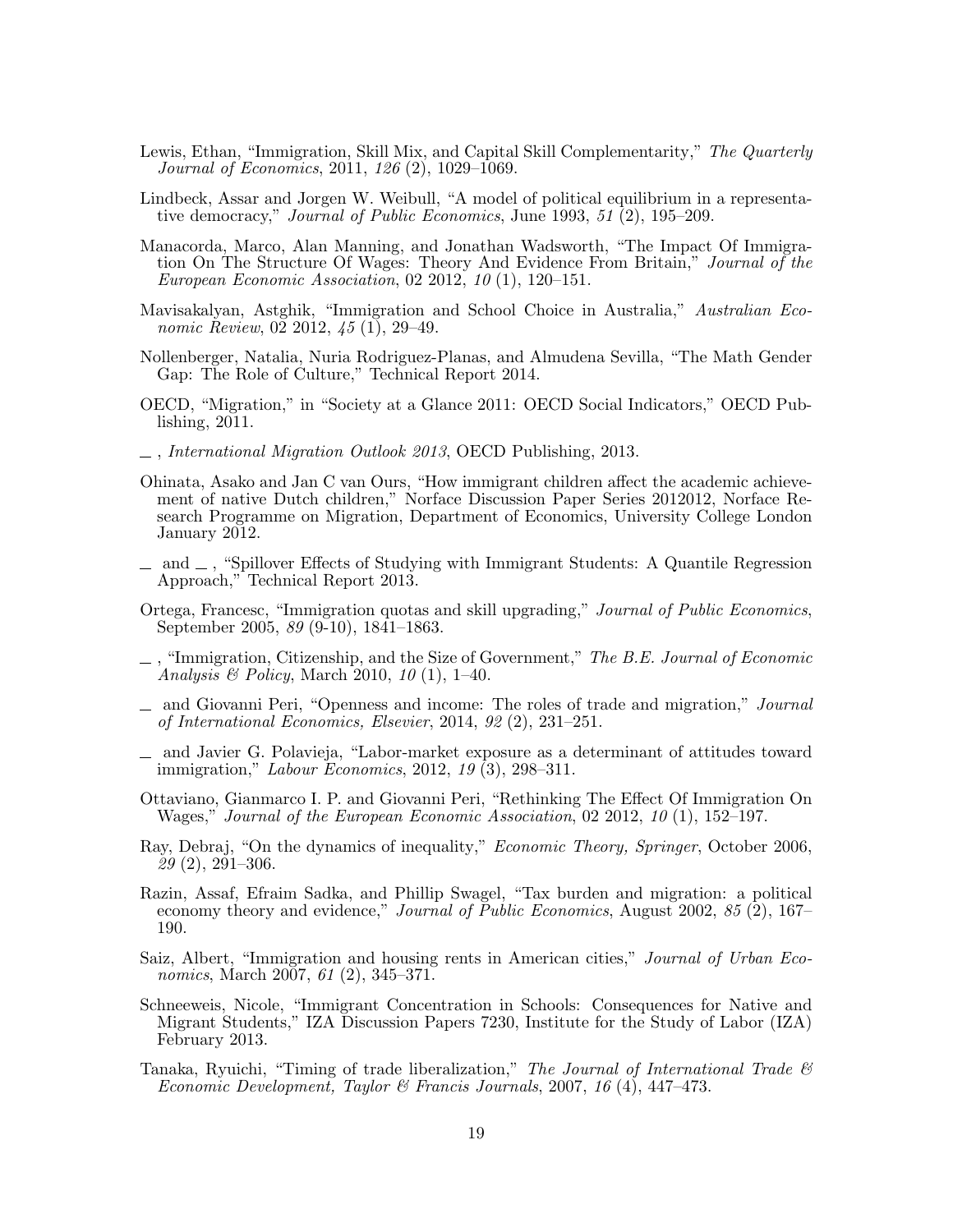<span id="page-22-0"></span>, Lidia Farre, and Francesc Ortega, "Immigration, Naturalization, and the Future of Public Education," Discussion Paper 8342, IZA 2014.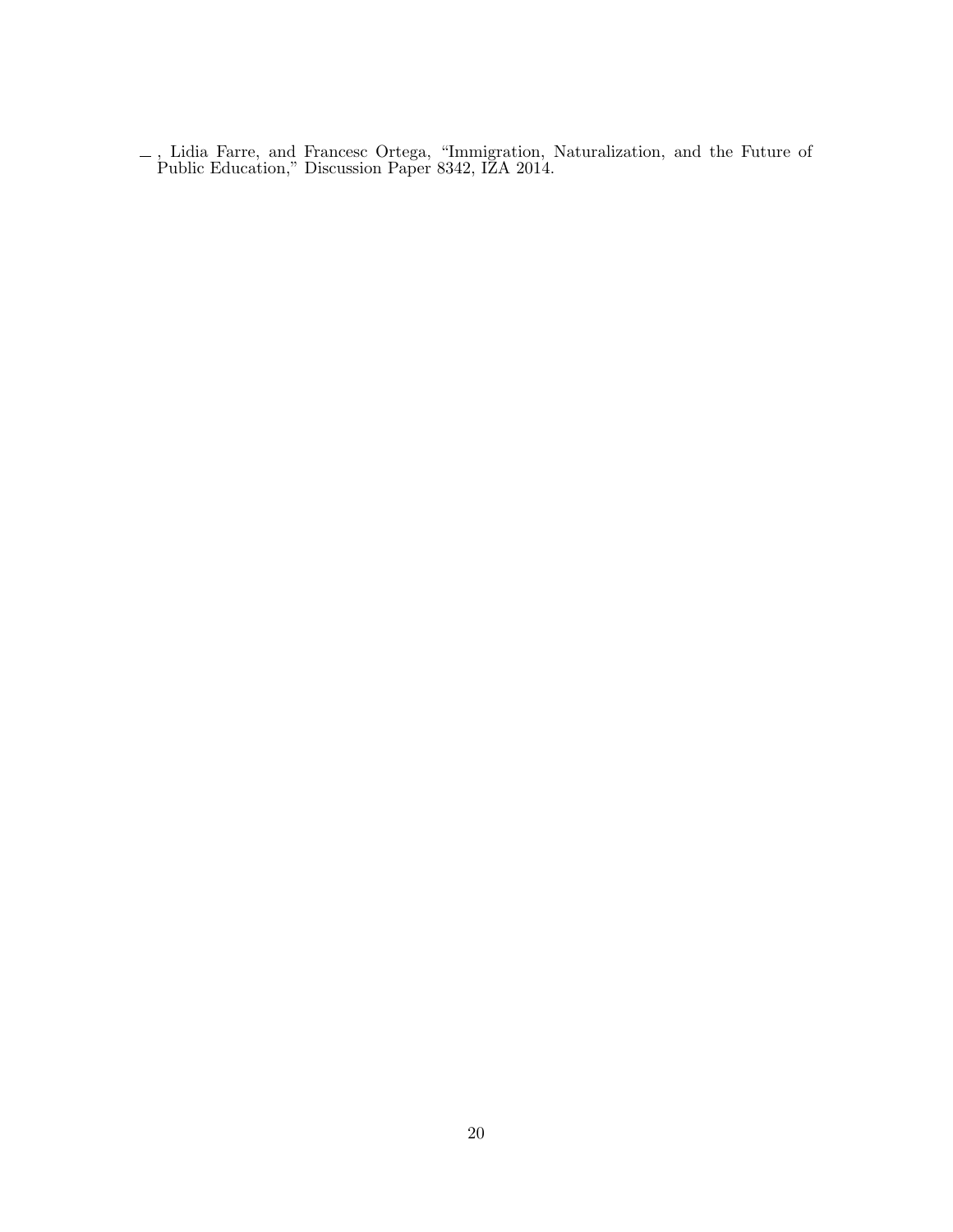| Table 1: Descriptive statistics |  |
|---------------------------------|--|
|---------------------------------|--|

<span id="page-23-0"></span>

|                          | (1)         | (2)                   | (3)              |
|--------------------------|-------------|-----------------------|------------------|
| Country                  | Pct. Public | Pct. Private Gap Math | <b>FBSH 2011</b> |
| Belgium                  | 31.59       | 11.07                 | 14.91            |
| Netherlands              | 32.44       | 0.96                  | 11.42            |
| Chile                    | 35.47       | 11.76                 | $2.16*$          |
| Ireland                  | 41.85       | 3.15                  | 16.78            |
| Korea                    | 52.54       | 3.02                  | $1.84**$         |
| United Kingdom           | 54.84       | 4.53                  | 12.03            |
| Australia                | 58.72       | 7.03                  | 26.65            |
| Spain                    | 66.96       | 7.65                  | 14.61            |
| Japan                    | 70.14       | 0.93                  | $1.74**$         |
| Denmark                  | 75.63       | 5.00                  | 7.93             |
| France                   | 79.97       | 5.77                  | 11.63            |
| Hungary                  | 83.52       | 3.06                  | 4.75             |
| Luxembourg               | 84.65       | $-2.71$               | 42.08            |
| Sweden                   | 86.04       | $3.05\,$              | 15.11            |
| Mexico                   | 87.98       | 9.13                  | $0.89^{\ast}$    |
| Portugal                 | 89.91       | 11.42                 | 8.26             |
| Slovak Republic          | 90.95       | 8.08                  | $8.18**$         |
| Austria                  | 91.12       | 8.23                  | 16.02            |
| Czech Republic           | 91.35       | 1.39                  | 6.37             |
| Canada                   | 91.86       | 9.82                  | 20.11            |
| United States of America | 93.01       | 0.82                  | 12.96            |
| Germany                  | 93.58       | 7.26                  | 13.07            |
| Greece                   | 93.59       | 11.07                 | 6.64             |
| Switzerland              | 93.7        | $-2.50$               | 27.28            |
| New Zealand              | 93.76       | 15.07                 | 23.62            |
| Italy                    | 94.58       | $-0.62$               | $9.05\,$         |
| Estonia                  | 96.11       | 1.33                  | 15.74            |
| Finland                  | 96.82       | 3.90                  | 4.94             |
| Poland                   | 97.07       | 9.63                  | 1.77             |
| Slovenia                 | 97.57       | 14.94                 | 11.20            |
| Norway                   | 98.28       | 10.44                 | 12.44            |
| Turkey                   | 98.41       | 11.49                 | $1.90**$         |
| Iceland                  | 99.46       |                       | 10.87            |
| Israel                   | 100         |                       | 23.89            |
| <b>OECD</b> Average      | 80.69       | 6.32                  | 13.20            |

Notes: Share of students in public schools (Pct. Public) and mean test scores are from PISA 2012. We report the percent gap between the Math test score in private schools relative to public schools, as a percent of the mean score in private schools (Pct. Private Gap Math). The foreign-born share (FBSH) is from Table A.4 in [OECD](#page-21-0) [\(2013\)](#page-21-0). \* indicates the data from 2010. \*\* indicates the data for 2008 from [OECD](#page-21-18) [\(2011\)](#page-21-18).